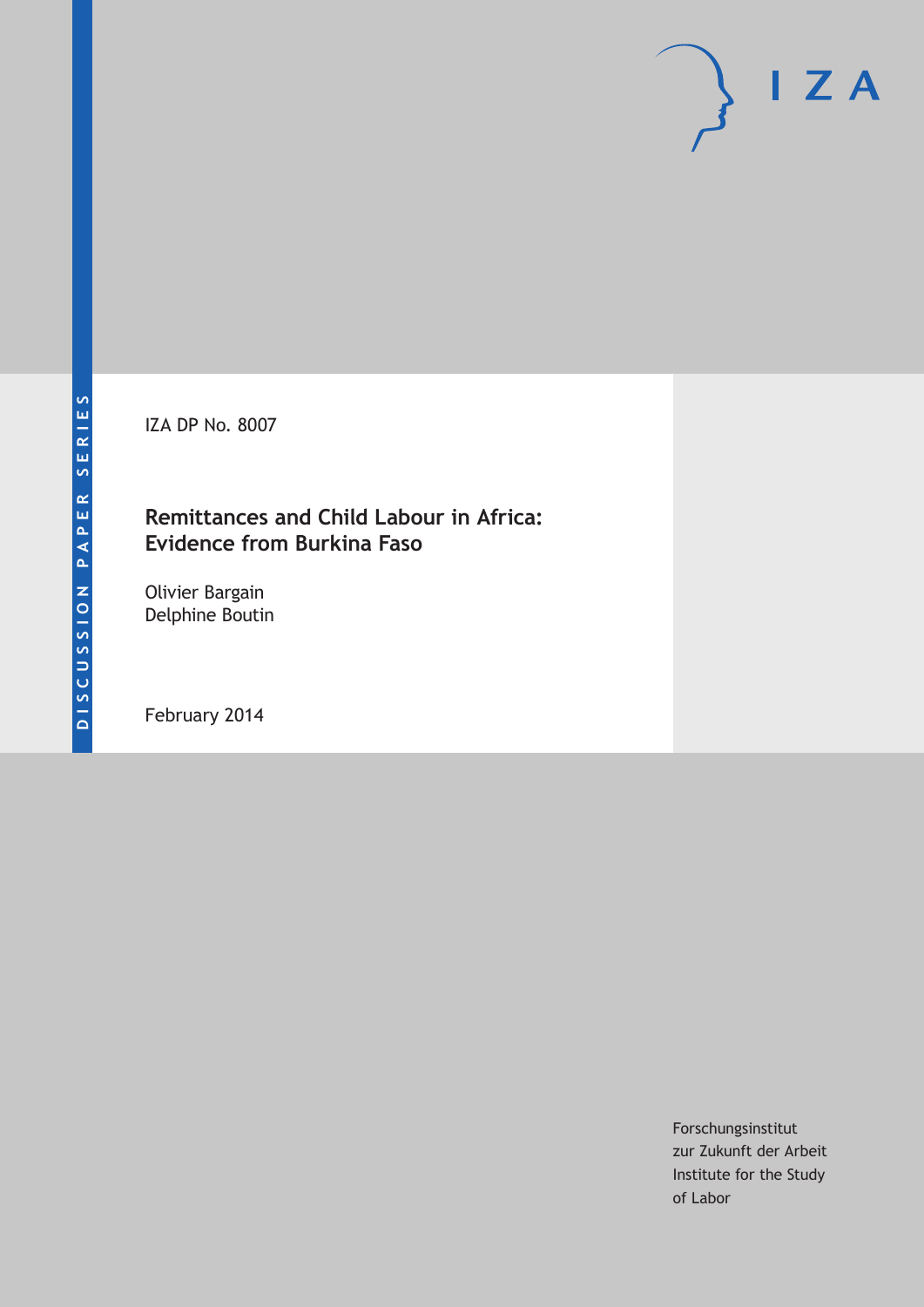# **Remittances and Child Labour in Africa: Evidence from Burkina Faso**

## **Olivier Bargain**

*Aix-Marseille University (Aix-Marseille School of Economics), CNRS & EHESS and IZA*

## **Delphine Boutin**

*CERDI, University of Auvergne and IZA*

Discussion Paper No. 8007 February 2014 (revised: October 2014)

IZA

P.O. Box 7240 53072 Bonn Germany

Phone: +49-228-3894-0 Fax: +49-228-3894-180 E-mail: [iza@iza.org](mailto:iza@iza.org)

Any opinions expressed here are those of the author(s) and not those of IZA. Research published in this series may include views on policy, but the institute itself takes no institutional policy positions. The IZA research network is committed to the IZA Guiding Principles of Research Integrity.

The Institute for the Study of Labor (IZA) in Bonn is a local and virtual international research center and a place of communication between science, politics and business. IZA is an independent nonprofit organization supported by Deutsche Post Foundation. The center is associated with the University of Bonn and offers a stimulating research environment through its international network, workshops and conferences, data service, project support, research visits and doctoral program. IZA engages in (i) original and internationally competitive research in all fields of labor economics, (ii) development of policy concepts, and (iii) dissemination of research results and concepts to the interested public.

IZA Discussion Papers often represent preliminary work and are circulated to encourage discussion. Citation of such a paper should account for its provisional character. A revised version may be available directly from the author.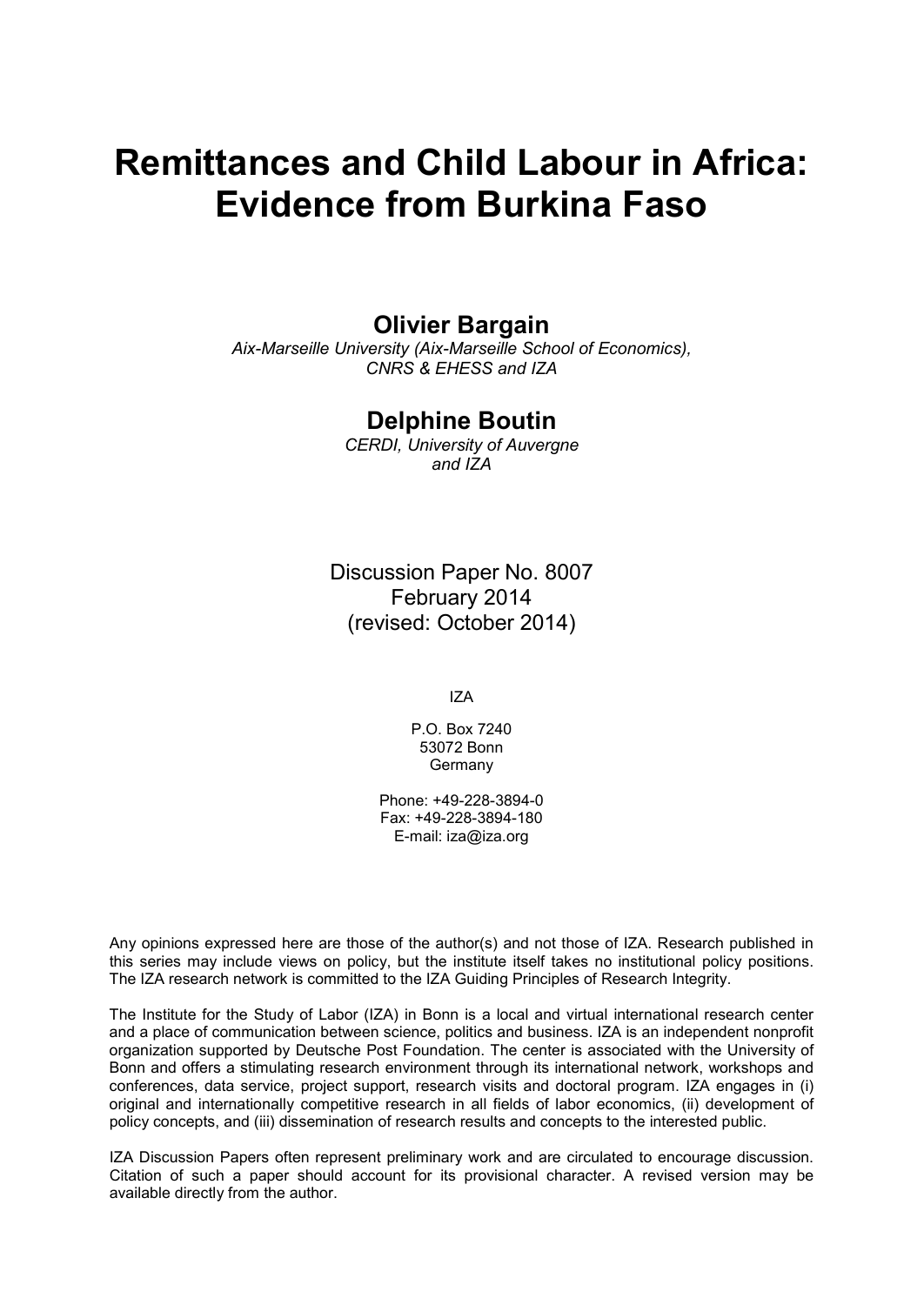IZA Discussion Paper No. 8007 February 2014 (revised: October 2014)

## **ABSTRACT**

## **Remittances and Child Labour in Africa: Evidence from Burkina Faso[\\*](#page-2-0)**

This paper explores the effects of remittance receipt on child labour in an African context. We focus on Burkina Faso, a country with a high prevalence of child labour and a high rate of migration. Given the complex relationship between remittance receipt and household time allocation decisions, we instrument remittances using economic conditions in remittancesending countries and explore heterogeneous effects across different types of potential remitters. While remittances have no significant effect on child labour on average, transfers reduce child labour in long-term migrant households, for whom the disruptive effect of migration is no longer felt. We find no gender difference but remittances seem to affect mainly the labour market participation of younger children.

JEL Classification: F24, I25, J22

Keywords: remittances, migration, child labour, Africa

Corresponding author:

Delphine Boutin CERDI 65 Boulevard F. Mitterrand Boite Postale 320 63009 Clermont-Ferrand CEDEX 1 France E-mail: [delphine.boutin@udamail.fr](mailto:delphine.boutin@udamail.fr)

<span id="page-2-0"></span>We would like to thank participants to the 2013 Norface-CREaM Conference on Migration, to the XVI IEA World Congress, to the 63rd AFSE conference, to the 5th Journées du développement du Gretha and to various seminars for theirs insightful comments on this paper. The data and code used in the paper are available upon request from the authors.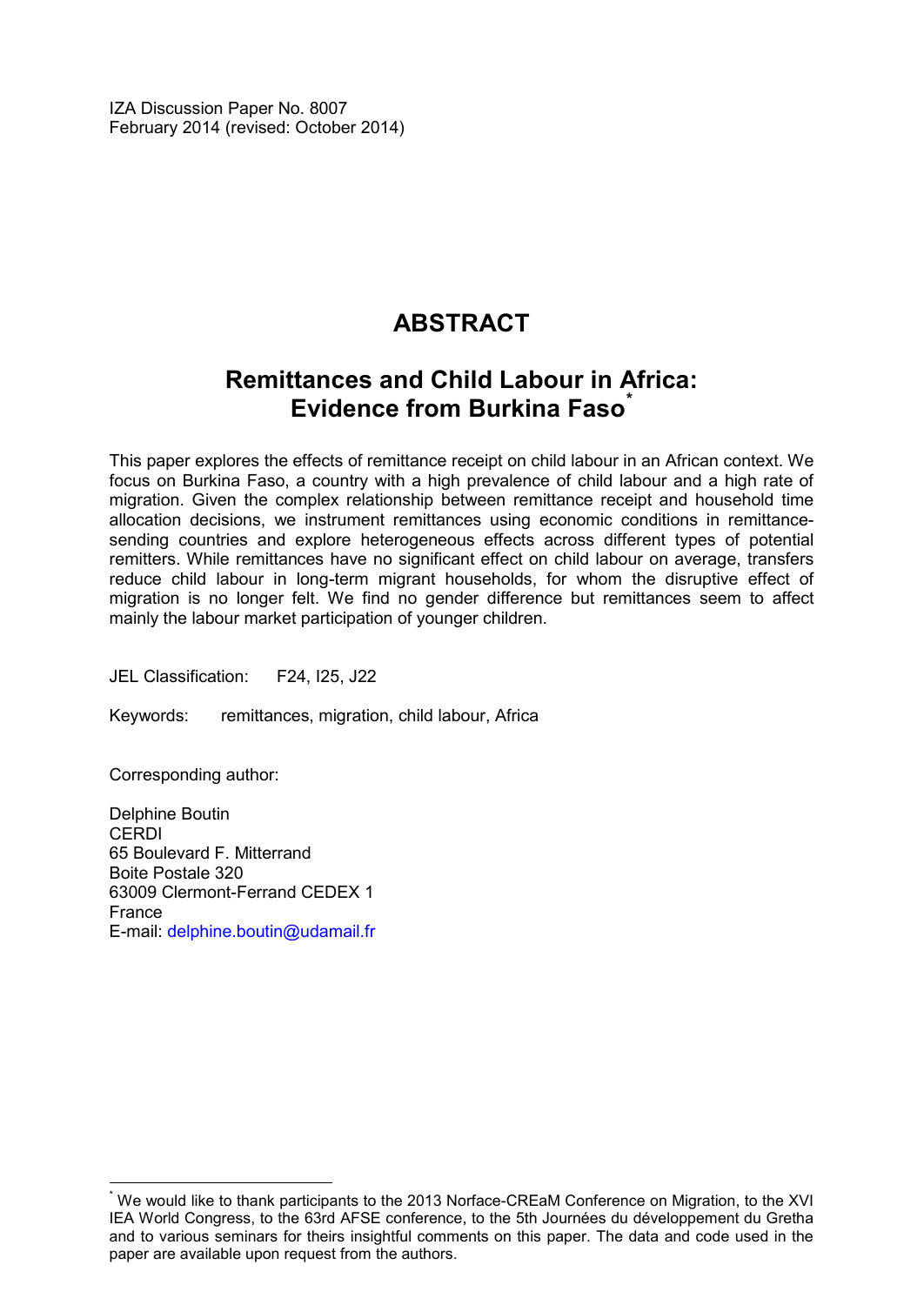## **1 Introduction**

The extent of remittances in Africa has attracted increasing attention from international organisations and from the economic literature. About 30 million Africans, according to official statistics, live today outside their home country (World Bank, 2010). A substantial fraction of these labour migrants send a part of their income to their families or relatives left behind. For many poor families, these transfers constitute a vital "financial lifeline", guaranteeing a sustainable living standard. Another source of income smoothing is the reliance on child labour, still persistent and prevalent in many African countries. Recent estimates highlight that 30.3% of African children aged 5 to 17 years old were still economically active in 2012 (ILO, 2013). As poverty and household vulnerability are the oft-mentioned determinants of child labour (Basu and Van, 1998), remittances are likely to affect children's time allocation. However, the real impact of remittances on child labour is ambiguous and differs whether the transfers are perceived as a complementary or replacement income.

The present paper aims to analyse whether remittances act as a substitute for child labour. The empirical challenge consists in assessing the causal effect of remittance receipt on child work. We opt for an instrumental variable approach. Precisely, we obtain exogenous variation in remittance amounts using expected income and employment conditions in actual or potential migrant sending countries. This empirical strategy has been successfully applied when studying the effect of migration decisions on child labour and schooling (Antman, 2011a) or the effect of remittance receipt on schooling (Amuedo-Dorantes and Pozo, 2010, and Amuedo-Dorantes et al., 2010). Many other empirical papers have emphasized the positive role of remittances on school attendance (for instance Cox Edwards and Ureta, 2003; Acosta, 2011; Calero et al., 2009; or Yang, 2008), but few have focused on child labour. Among exceptions we are aware of, Alcaraz et al. (2012) study the effect of remittances from the US on child labour in Mexico; Acosta (2011) explores the role of remittances from international migrants on labour supply of family members in El Salvador; and Calero et al. (2009) show that remittances via transnational networks reduce the incidence of child work in Ecuador.

This paper expands the existing literature in three ways. First, while the small literature on remittances and children's time allocation has focused on the Latin American and Caribbean region, its findings can hardly be generalized to Africa. These two regions differ widely in terms of standards of living, credit and labour market imperfections and access to social programs. Because of these differences, African households rely more on both remittance receipt and child work to meet the various needs of the family. In addition, norms regarding child labour differ between the two regions, in the sense that African parents more often view child work as a form of education and value transmission, while child labour tends to disappear from Latin American countries (ILO, 2013). Against this background, we suggest the first assessment of the link between remittances and child labour in an African context.

Second, the literature often confounds the impact of migration with the effect of remittance receipt on children's outcome. These two events may in fact have opposite consequences: while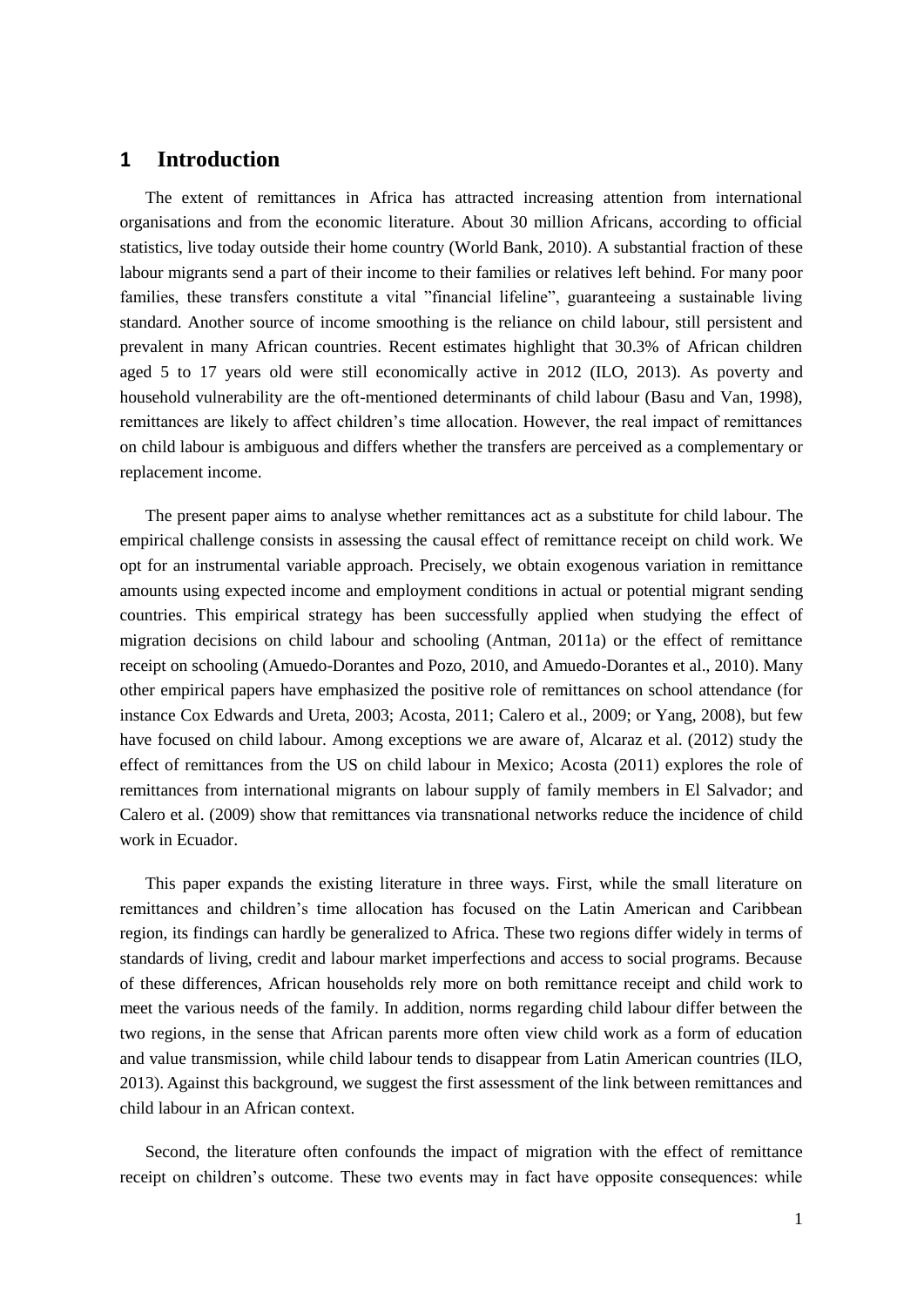remittances are generally expected to alleviate household budget constraints and reduce child labour, the migration of a family member may imply the need for replacement labour force in the left-behind household (see for instance Antman, 2011a). Remittance and migration effects are difficult to identify, as they may be influenced by the same factors. Yet some variation exists that can be used to isolate each effect. For instance, for the Dominican Republic, Amuedo-Dorantes and Pozo (2010) estimate the remittance effect on households without declared migrants, i.e. potentially receiving remittances from non-family members. We adopt a related strategy adjusted to our African context, which differs mainly by the fact that a majority of households have a migrant. With the aim to disentangle the mere impact of remittances from the disruption due to the loss of a productive adult member, we distinguish between long-term and short-term migrant households, assuming that the former have adjusted over time to the absence of the migrant.

Finally, while some of the previous studies only avail of partial information on remittances and migrants' characteristics, we benefit from a unique dataset, the *Migration and Remittances Household Survey* conducted by the World Bank in 2010 in Burkina Faso. This survey was specifically designed to fill the knowledge gap on magnitude, causes and impacts of migration and remittances in Sub-Saharan Africa (Plaza et al., 2011). More precisely, this survey provides extensive information on remittances and the characteristics of different types of migrants and their family. Burkina Faso is especially interesting for it shows a high prevalence of child labour (a national rate of 47% according to ILO, 2013). At the same time, we exploit the fact that having a migrant, which concerns two-thirds of the surveyed households, does not necessarily imply remittance receipt (only half of the households receive remittances).

As a brief preview of our results, we find that receiving remittances does not significantly impact child labour on average. However, remittance receipt from permanent migrants, for whom we rule out the negative effect of migration, significantly reduces child labour. Depending on the specification, average remittance amounts decrease the rate of child labour by 5%-11%. This is of a similar order but noticeably larger than previous estimates for Latin America. The remittance receipt among recent migrant households is insignificant, which may reflect a different usage of remittances in this group and the fact that positive effects are offset by the recent migration of family members. While we find no differential remittance effect between boys and girls, the age of children seems to matter. Among permanent migrant households, the remittance effect is driven by the group of younger children (5-10 years old), suggesting a progressive integration of children into work activities.

The paper is organized as follows: Section 2 describes the potential links between remittance receipt and child labour while Section 3 presents the data and descriptive information. We explain the empirical strategy in Section 4 and discuss our results and robustness checks in Section 5. Section 6 concludes.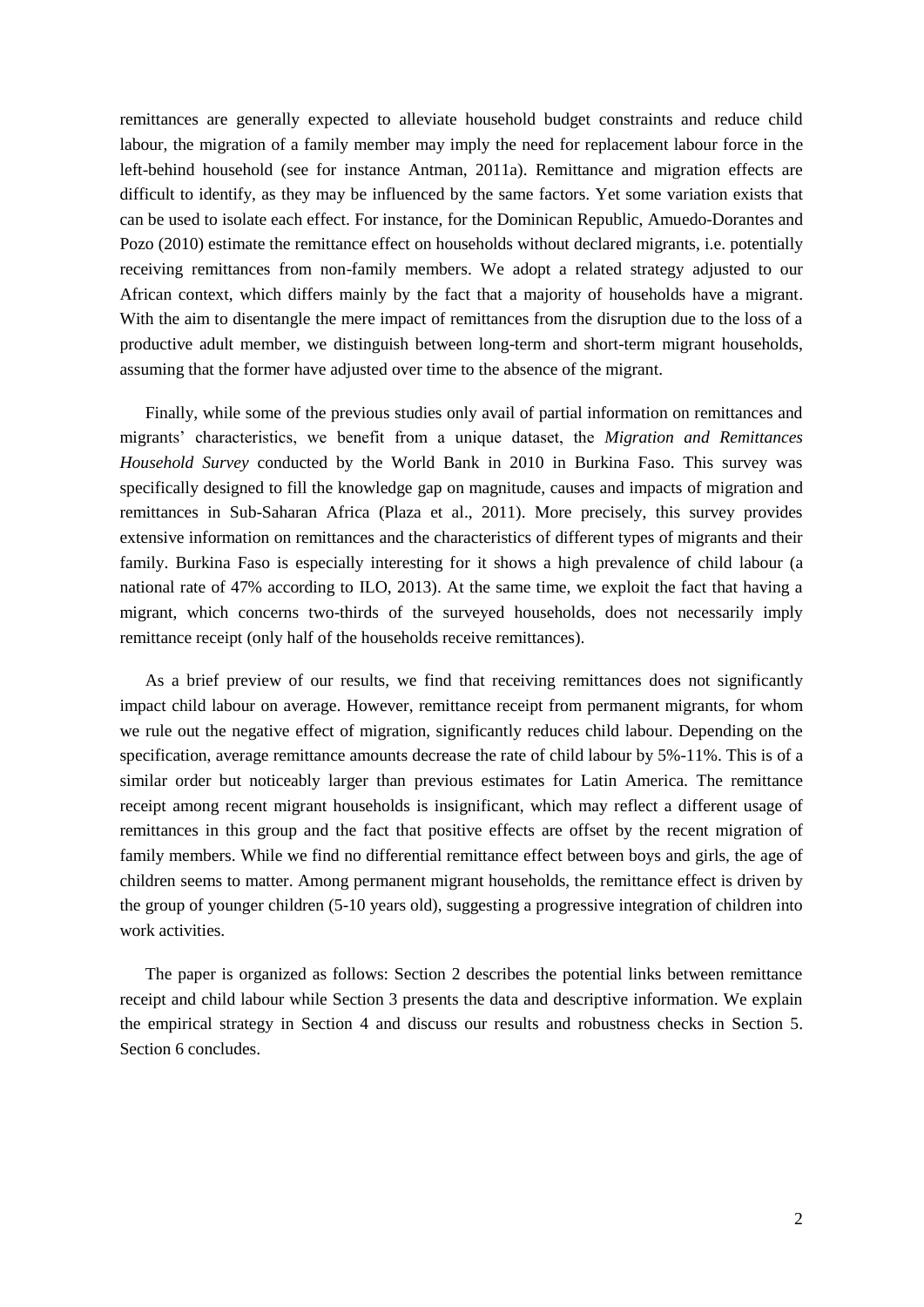### **2 Remittances and Child's Time Allocation: A Short Review**

#### **2.1 The Ambiguous Effect of Remittances**

We first discuss the complex link between remittances and child labour. The most obvious and direct effect of remittances consists in increasing the disposable income of recipient households (Lucas, 2004). Remittances may help the family to reach a subsistence level and, hence, make child labour unnecessary (Basu and Van, 1998). Besides, the extra income from remittance transfers may also free up some money which can be spent on education, particularly to finance direct and opportunity costs of schooling (Giulanio et al., 2009). Various studies have shown that remittances are associated with an increase in school attendance (see Cox Edwards and Ureta, 2003, and other studies cited in the introduction). Indeed, in the context of imperfect financial markets, investment in education is typically compromised by income variability (Beegle et al., 2006) and tends to increase with alternative/external funding sources such as remittances. However a greater probability of attending school does not necessarily means a lower probability to work, especially in an African context (Edmonds and Pavcnik, 2005). A significant proportion of African children cumulate both work and studies (ILO, 2013).

Remittances can be used as a diversification device to mitigate adverse impacts on household resources (Edmonds, 2006), constituting an additional adjustment variable in case of shocks and possibly reducing the reliance on child labour. Several studies indeed show that among the strategies used to anticipate or cope with shocks, one consists in varying the supply of child labour depending on needs (Edmonds and Pavcnik, 2005; Dumas, 2007). Remittances can also be used to diversify income sources and smooth consumption (Yang, 2008). In effect, remittances are sometimes found to be counter-cyclical (Ratha, 2005), with an increase in transfers observed after a region is hit by natural disasters, conflicts or an economic crisis (Ebeke, 2010). Yet, while remittances would mitigate the use of child labour following such a shock, their relationship is hard to establish on the basis of pure cross sectional data, as both may increase simultaneously. In addition, remittances may not be high enough to prevent the increase of child labour in case of shocks, as evidenced by Calero et al. (2009) in the case of Ecuador.

In the longer term, remittances can modify household production and investment behaviour. By relaxing financial constraints, remittances are likely to encourage investments in physical capital and notably inputs in microenterprises (see Rapoport and Docquier, 2006). The effect on child labour is therefore ambiguous, especially in rural areas. Remittances can be used to purchase labour-saving equipment, possibly decreasing the reliance on child labour (Acharya and Leon-Gonzalez, 2013). Conversely, capital investments may require an increase in complementary inputs and notably in labour force recruited among family members. Increasing the production capacity of small household farms may have the same consequence on child labour. Incentives to hire their own children are large in the absence of perfect land and labour markets (Bhalotra and Heady, 2003; Boutin, 2012, Dumas, 2013; Basu, Das and Dutta, 2010).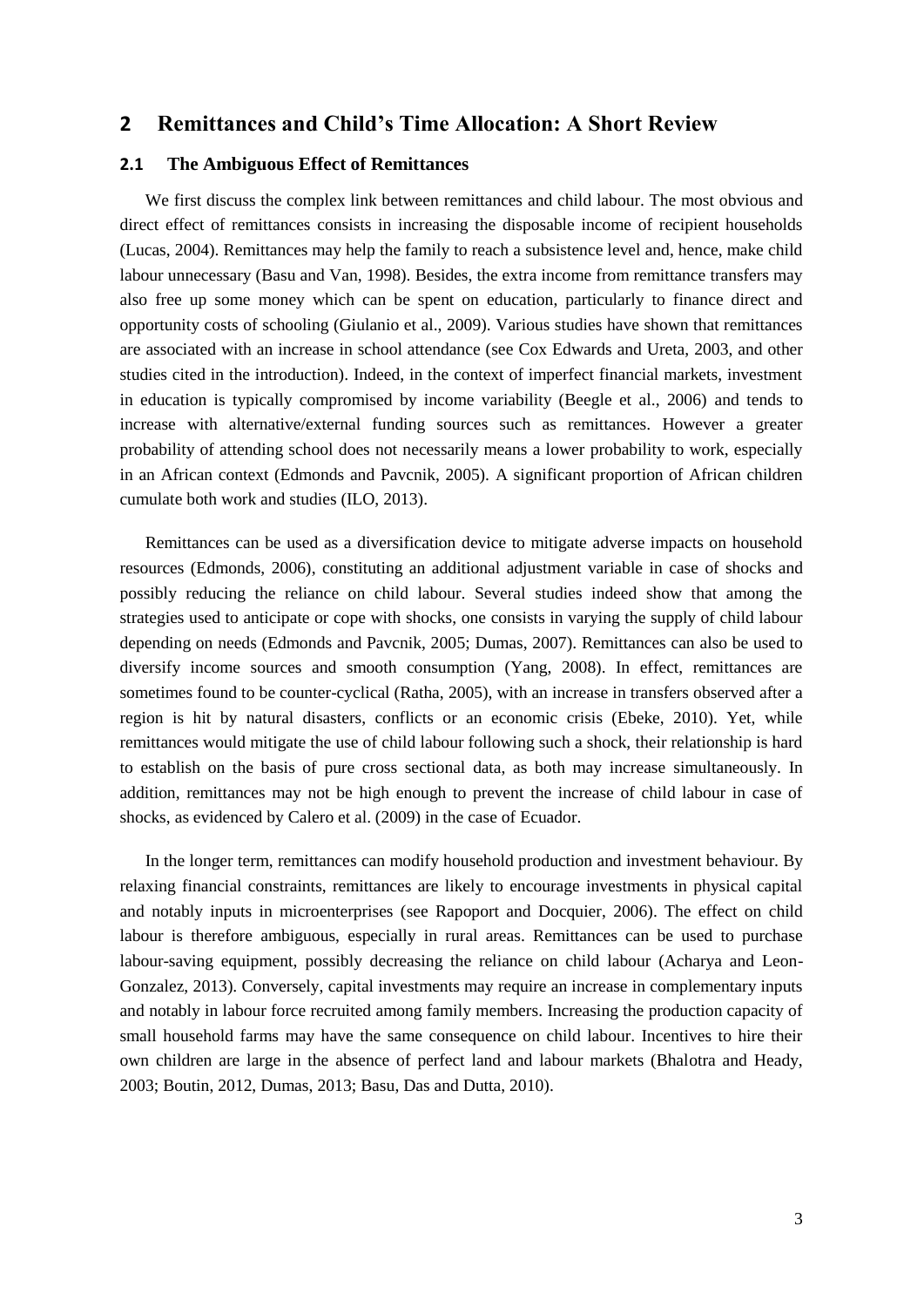#### **2.2 Remittances versus Migration Effects**

The issue is getting even more complex when the effect of remittances is muddled with the consequences of migration. A robust evaluation of the impact of remittances on children's outcomes needs to make this distinction. As mentioned in the introduction, remittances and migration indeed affect household time allocation differently. By relaxing constraints on income and capital, remittances can help migrants' families improve their living standards. At the same time, migration can introduce new vulnerabilities. Migration of productive family members may have disruptive effects on the life of a household. Children may engage in economic activities to compensate the lost income or to replace the absent parent in his former activity. Antman (2011a) finds for instance that Mexican children increase work hours in the short run in response to a father's migration to the US. The absence of a parent due to migration is also likely to have consequences on children's psycho-social development and their performance at school, with some consequences on their participation to economic activities (Antman, 2012; Bansak and Chezum, 2009; Cox Edwards and Ureta, 2003). As discussed in the introduction, we focus specifically on the remittance effect among permanent migrant families, which have supposedly adapted to the adverse effect of migration.

### **3 Data and Descriptive Facts**

#### **3.1 Data and Sample Selection**

We use data from the *Migration and Remittances Household Survey*, conducted in Burkina Faso by the Africa Migration Project in 2010. This comprehensive survey provides detailed information on migrants as well as on their households, including demographics, remittance receipt, housing conditions, assets, expenditures and work situation of household members including children.

The sampling frame of the survey does not cover the whole population in the country: only areas with a high incidence of migration were surveyed, based on the 2006 population census. Urban regions were under-represented (only 5% of surveyed households lived in urban areas), simply because they contain fewer migrant-sending households than rural areas. For this reason, we focus our analysis on rural households. In addition, we select only households with children aged 5 to 14 years old (consistently with the child labour definition by ILO, 2013). As explained in more detail below, we distinguish three types of households according to the nature of their potential remitters: long-term (or permanent) migrant households, short-term (or recent) migrant households and non-migrant households. Migrant households represent the majority of cases and constitute our focus group. We define a migrant as a household member who has left home at least 6 months prior to the survey according to the household head.<sup>1</sup> Permanent (resp. recent) migrants are defined as ex-family members who migrated more (resp. less) than 5 years prior to the survey. This threshold corresponds to the median of the number of years since migration.<sup>2</sup> Yet, this is an arbitrary cut-off and we shall assess the sensitivity of our results to the threshold definition in our robustness analysis.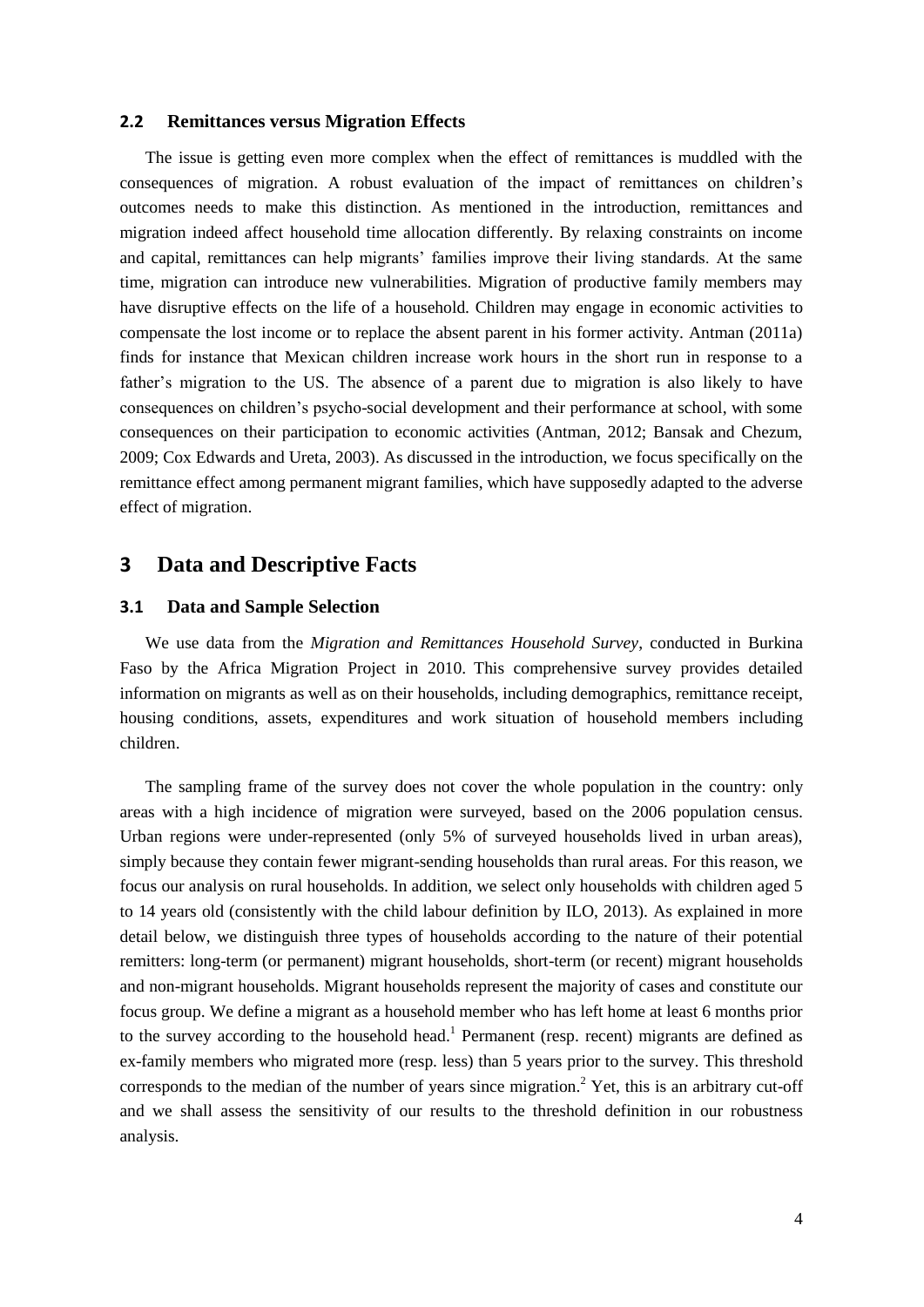We consider that a child is working, i.e. participates in economic activities, if he/she is declared to be "paid-employed" or "self-employed" in our data. Less than 1% of the working children are in the first category (paid workers) while the second (self-employment) corresponds to unpaid family work and certainly to unpaid work on the family farm, given our focus on rural households. This intuition is confirmed by looking at the current industry in which these children work: 98% of the "self-employed" are also employed in "Agricultural, forestry and fishery work". We unfortunately have no information on domestic work (another form of unpaid family work) or on the number of working hours, which prevents us from exploring the effect of remittances on this margin. For the rest of the study, the variables of interest are the proportion of working children per household (household-level estimations) and a dummy for child work (child-level estimations).

#### **3.2 Descriptive Analysis**

The original survey contains 2,102 households. As explained above, selection consists in excluding urban households (-5% of the initial sample) and households without children aged 5-14 (-7%). We also discard observations when necessary information was missing (-10%). We obtain a final sample of 1,627 households, corresponding to 5,344 children.

Table 1 presents the main descriptive statistics of the *potential* remitters in the selected sample, i.e. migrants in permanent/recent migrant households, who may remit or not, and actual remitters in non-migrant households (other non-migrant households can have potential remitters but the latter are unknown to the analyst).

Migrants are most often young males, siblings or children of the head, often with no education and characterized by work-oriented migration motives. Permanent and recent migrants are not fundamentally different with respect to observed characteristics. Mechanically, permanent migrants are significantly older, yet the age at departure is relatively close. The main difference between the two migrant groups pertains to the relationship to household heads: long-term migrants are more often siblings of the head. In contrast, remitters in non-migrant households represent a quite different group. They are more often female, slightly less educated and, by construction, nonrelatives or distant relatives who never lived in the household. Admittedly, this may induce different remitting behaviour.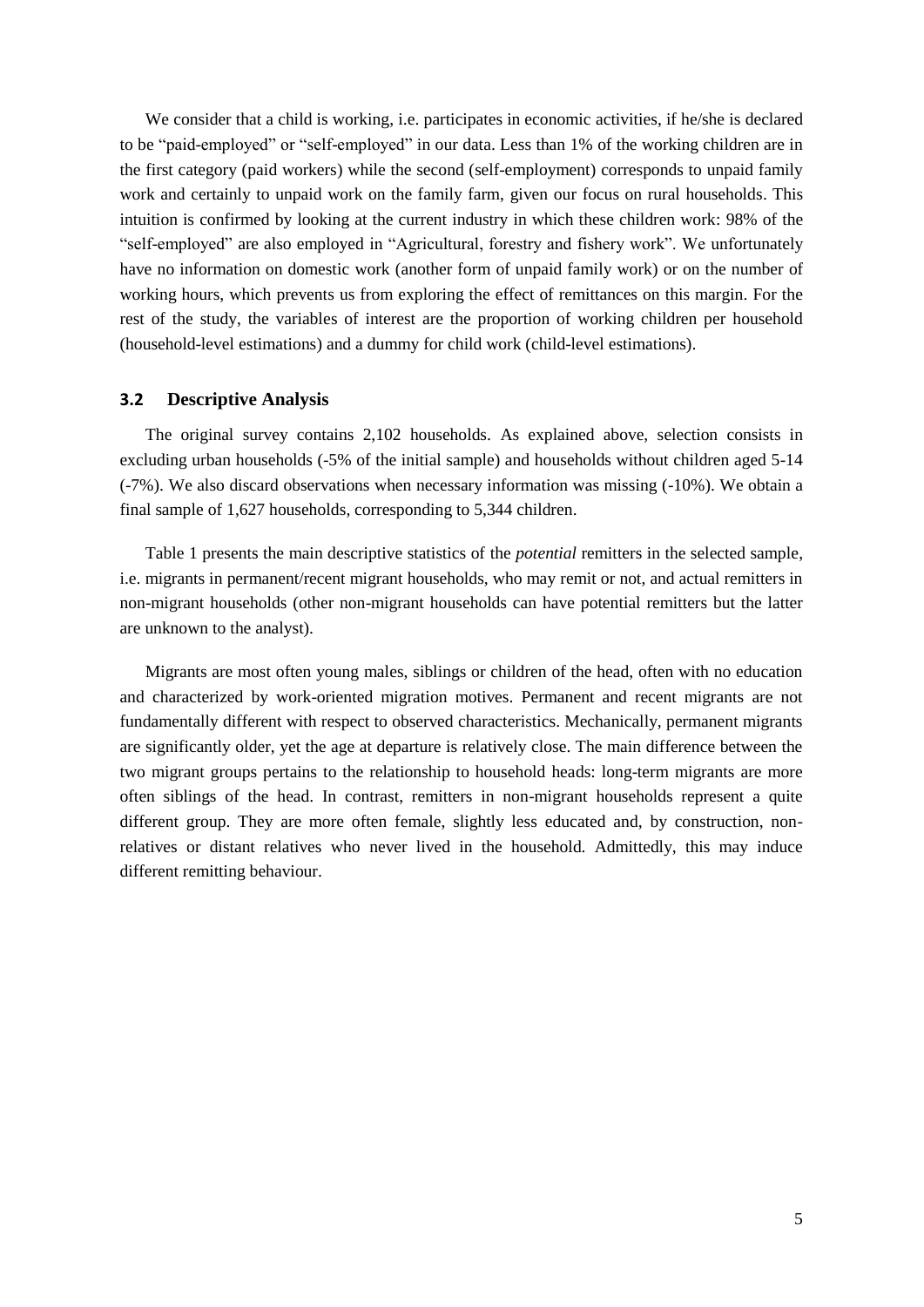|                                        |                       | For Migrant households | For Non-migrant |
|----------------------------------------|-----------------------|------------------------|-----------------|
|                                        | Permanent<br>migrants | Recent migrants        | households*     |
| Demographics                           |                       |                        |                 |
| Male $(\% )$                           | 0.96                  | 0.93                   | 0.83            |
| Age at survey time (mean)              | 0.37                  | 0.30                   | n.a.            |
| Age at migration (mean)                | 0.26                  | 0.28                   | n.a.            |
| Relationship to the household head (%) |                       |                        |                 |
| Spouse                                 | 0.02                  | 0.03                   | 0.0             |
| Son/Daughter                           | 0.40                  | 0.54                   | 0.0             |
| Father/Mother                          | 0.10                  | 0.07                   | 0.0             |
| <b>Brother/Sister</b>                  | 0.44                  | 0.31                   | 0.33            |
| Other Relative                         | 0.04                  | 0.05                   | 0.51            |
| Non-Relative                           | 0.01                  | 0.00                   | 0.17            |
| Education level (before migration)     |                       |                        |                 |
| None                                   | 0.60                  | 0.58                   | 0.63            |
| Primary                                | 0.40                  | 0.43                   | 0.37            |
| Secondary or higher                    | 0.00                  | 0.00                   | 0.00            |
| Primary reason for migration (%)       |                       |                        |                 |
| Education                              | 0.10                  | 0.10                   | n.a.            |
| Search for work                        | 0.78                  | 0.77                   | n.a.            |
| Job transfer/job opportunity           | 0.02                  | 0.02                   | n.a.            |
| Marriage arrangement                   | 0.03                  | 0.04                   | n.a.            |
| Others reasons                         | 0.08                  | 0.07                   | n.a.            |
| No. corresponding households           | 455                   | 594                    | 578             |
| % households with actual remitters     | 0.60                  | 0.57                   | 0.24            |

**Table 1: Potential Remitters' Characteristics** 

All statistics refer to potential remitters in our selected sample (rural households with children aged 5-14).

\* For non-migrant households, these are the characteristics of the actual remitters.

**Source: Migration and Remittances Household Survey, Burkina Faso, 2010**

Table A1 in the Appendix reports additional statistics about remittances. Regarding the distribution of channels used to send remittances, non-migrant households show a clearly different pattern compared to permanent/recent migrant households. In the latter group, remittances are mainly sent through friends and, to a lesser extent, by the remitter himself. Remitters' visit is more frequent in non-migrant households and we can conjecture that remitters have more control on the use of remittances. Table A1 also reports the allocation of remittance money across different types of expenditure items. Consistent with previous studies (Rapoport and Docquier, 2006; Yang, 2008), remittances are mainly used to finance normal and necessary goods, especially food. In relation with our discussion in section 2.1, we can suppose that remittances replace some of the child production in farm goods consumed by the household. A substantial share of the received remittances are also used on goods that directly affect children, like education and health. The extent to which child labour is affected by these transfers is however unknown and the purpose of our empirical investigation.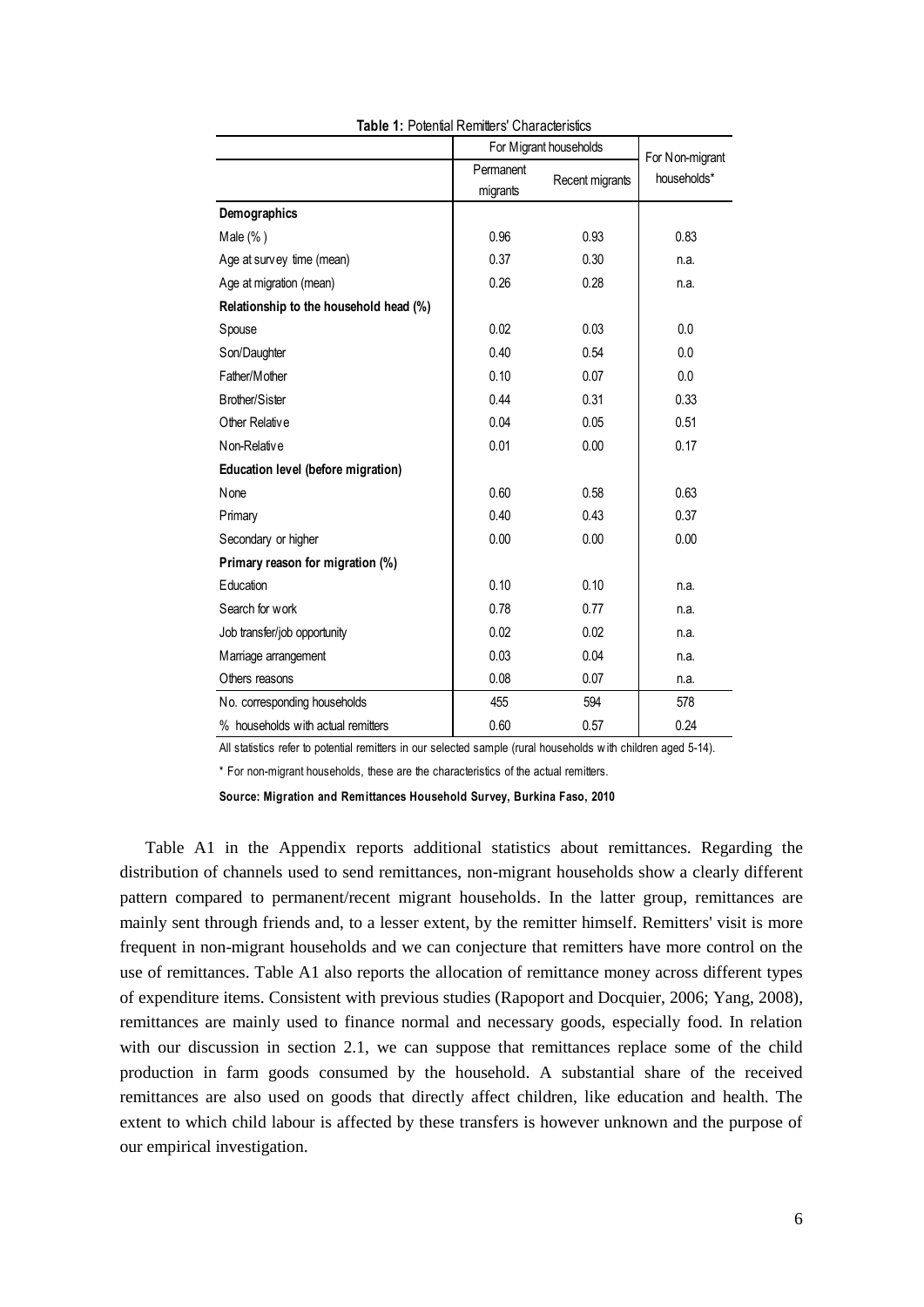|                                                                                                                                      | Permanent migrant households |           |        | Recent migrant households | Non-migrant households |           |  |
|--------------------------------------------------------------------------------------------------------------------------------------|------------------------------|-----------|--------|---------------------------|------------------------|-----------|--|
|                                                                                                                                      | Mean                         | Std. Dev. | Mean   | Std. Dev.                 | Mean                   | Std. Dev. |  |
| <b>Household Characteristics</b>                                                                                                     |                              |           |        |                           |                        |           |  |
| Age of household head                                                                                                                | 52.2                         | 15.0      | 51.8   | 14.0                      | 44.4                   | 12.6      |  |
| Female headship (%)                                                                                                                  | 0.05                         | 0.21      | 0.06   | 0.23                      | 0.04                   | 0.20      |  |
| Head is employed (%)                                                                                                                 | 0.95                         | 0.20      | 0.96   | 0.18                      | 0.98                   | 0.13      |  |
| Head has no education (%)                                                                                                            | 0.90                         | 0.29      | 0.89   | 0.32                      | 0.88                   | 0.32      |  |
| Household size                                                                                                                       | 10.1                         | 4.5       | 10.2   | 4.7                       | 8.5                    | 4.0       |  |
| # children 5-14                                                                                                                      | 3.4                          | 1.9       | 3.5    | 2.0                       | 3.0                    | 1.8       |  |
| Log of household expenditure                                                                                                         | 13.7                         | 1.4       | 13.8   | 0.8                       | 13.6                   | 1.0       |  |
| Asset index \$                                                                                                                       | 5.7                          | 2.1       | 5.5    | 2.0                       | 5.3                    | 2.2       |  |
| Moslim (%)                                                                                                                           | 0.64                         | 0.48      | 0.59   | 0.49                      | 0.60                   | 0.49      |  |
| Mossi ethnic group (%)                                                                                                               | 0.74                         | 0.43      | 0.71   | 0.45                      | 0.69                   | 0.46      |  |
| Number of adult employed                                                                                                             | 3.4                          | 2.3       | 3.6    | 2.2                       | 2.8                    | 1.8       |  |
| Business ownership (%)                                                                                                               | 0.24                         | 0.43      | 0.21   | 0.41                      | 0.15                   | 0.36      |  |
| <b>Village Characteristics</b>                                                                                                       |                              |           |        |                           |                        |           |  |
| Size                                                                                                                                 | 552                          | 319       | 487    | 296                       | 501                    | 306       |  |
| % migrants per village                                                                                                               | 0.07                         | 0.01      | 0.07   | 0.01                      | 0.07                   | 0.01      |  |
| % adult employed per village                                                                                                         | 0.34                         | 0.06      | 0.35   | 0.07                      | 0.34                   | 0.06      |  |
| <b>Remittance Receipt</b>                                                                                                            |                              |           |        |                           |                        |           |  |
| Ever received remittances (%)                                                                                                        | 0.60                         | 0.49      | 0.57   | 0.50                      | 0.24                   | 0.43      |  |
| Mean amount received over the year (incl. zeros)*                                                                                    | 47,776                       | 94,642    | 47,259 | 114,043                   | 12,596                 | 57,086    |  |
| Mean amount received over the year (excl. zeros)*                                                                                    | 79,927                       | 111,478   | 82,808 | 140,945                   | 52,755                 | 107,662   |  |
| Number of transfers over the year (excl. zeros)                                                                                      | 1.35                         | 1.40      | 1.32   | 1.14                      | 1.53                   | 1.04      |  |
| <b>Child Time Use</b>                                                                                                                |                              |           |        |                           |                        |           |  |
| Child labour rate (child-based measure)                                                                                              | 0.29                         | 0.48      | 0.40   | 0.49                      | 0.41                   | 0.49      |  |
| Mean proportion of children at work in the household:                                                                                |                              |           |        |                           |                        |           |  |
| All households                                                                                                                       | 0.26                         | 0.30      | 0.39   | 0.37                      | 0.40                   | 0.38      |  |
| Remittance receiving households                                                                                                      | 0.21                         | 0.23      | 0.40   | 0.36                      | 0.39                   | 0.37      |  |
| Non remittance receiving households                                                                                                  | 0.33                         | 0.37      | 0.39   | 0.38                      | 0.40                   | 0.39      |  |
| Mean proportion of children in education in the household:                                                                           |                              |           |        |                           |                        |           |  |
| All households                                                                                                                       | 0.53                         | 0.36      | 0.46   | 0.36                      | 0.41                   | 0.37      |  |
| Remittance receiving households                                                                                                      | 0.57                         | 0.34      | 0.47   | 0.35                      | 0.42                   | 0.37      |  |
| Non remittance receiving households                                                                                                  | 0.46                         | 0.38      | 0.45   | 0.38                      | 0.40                   | 0.37      |  |
| No. of households                                                                                                                    |                              | 455       |        | 594                       |                        | 578       |  |
| \$ Assets measured on a 0-20 scale (sum of binary variables for ownership of 20 different agricultural and non-agricultural assets). |                              |           |        |                           |                        |           |  |
| * Remittance amounts are in CFA divided by 1,000,000.                                                                                |                              |           |        |                           |                        |           |  |

#### **Table 2:** Household's Characteristics

S Assets measured on a 0-20 scale (sum of binary variables for ownership of 20 d<br>
\* Remittance amounts are in CFA divided by 1,000,000.<br>
All statistics refer to the selected sample (rural households with children aged 5-14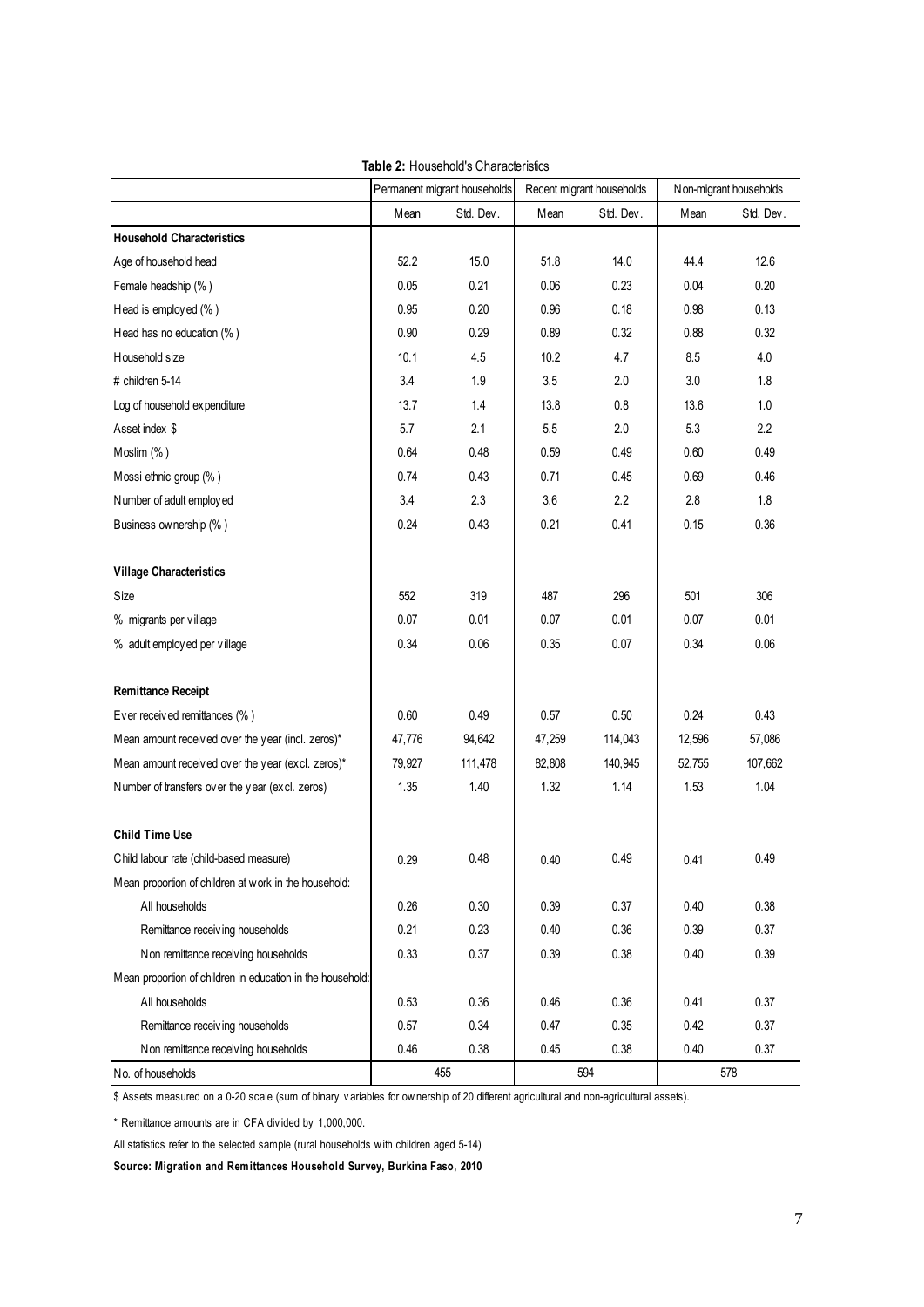Table 2 reports household characteristics. We particularly focus our attention to migrant households, to which two-thirds of the children in our sample belong and in which 82% of children in remittance-receiving households reside. Table 2 shows that in this group, permanent and recent migrant households share similar demographics (age of household head, household size and mean number of children in particular - see also Figure A1 in the Appendix for the age distribution of children), labour market characteristics and wealth measures (the log of expenditure and the asset measure). Non-migrant households are relatively different and notably younger, smaller and poorer. All groups live in villages with similar characteristics regarding migration and employment rates. Not surprisingly, remittance receipts are very different in non-migrant households. The proportion of households who ever received remittances is only 24% in this group against 60% and 57% in permanent and recent migrant households respectively. Remittance amounts are also much smaller: 52,000 CFA Francs for the former against around 80,000 CFA Francs for migrant households on average.

With our definition based on 5-14 year-old children, we find a rate of child labour of 37.5% for the ten provinces covered in the survey. It considerably varies between the three household types, from 29% in permanent migrant households up to 41% in non-migrant households. A similar pattern emerges with the mean proportion of working children within households (from 26% up to 40%). For recent migrant households, the high prevalence of child labour might reflect the deleterious effect of migration on child work. Different child labour rates might also be due to a composition effect, which is certainly the key explanation for non-migrant households. Table 2 additionally shows that among permanent migrant households, the proportion of child labour is substantially smaller in receiving households. This could suggest a reducing effect of remittances on child work. The rest of the paper attempts to estimate remittance effects when controlling for households characteristics and addressing the potential endogeneity of remittance receipts. Child labour appears much less elastic to remittance receipt among recent migrant households, and even less so among non-migrant households. For these two groups, education enrolment also changes very little with remittance receipt.

## **4 Empirical Approach**

We specify the child labour supply function as follows:

$$
Y_j = \beta_0 + \beta_1 R_j + \beta_2 X_j + \varepsilon_j \tag{1}
$$

where  $Y_i$  is the proportion of working children in household *j* (household-level estimations) or the binary work status of a child *j* (child-level estimations);  $R_i$  is the amount of remittances or a binary variable equal to 1 if the household receives remittances;  $X_i$  is a vector of household characteristics (as listed in Table 2), village characteristics (adult employment rate and migration rate) and province dummies. Residuals  $\varepsilon_i$  are assumed to be random and normally distributed. Coefficient  $\beta_l$ captures the effect of remittance receipt.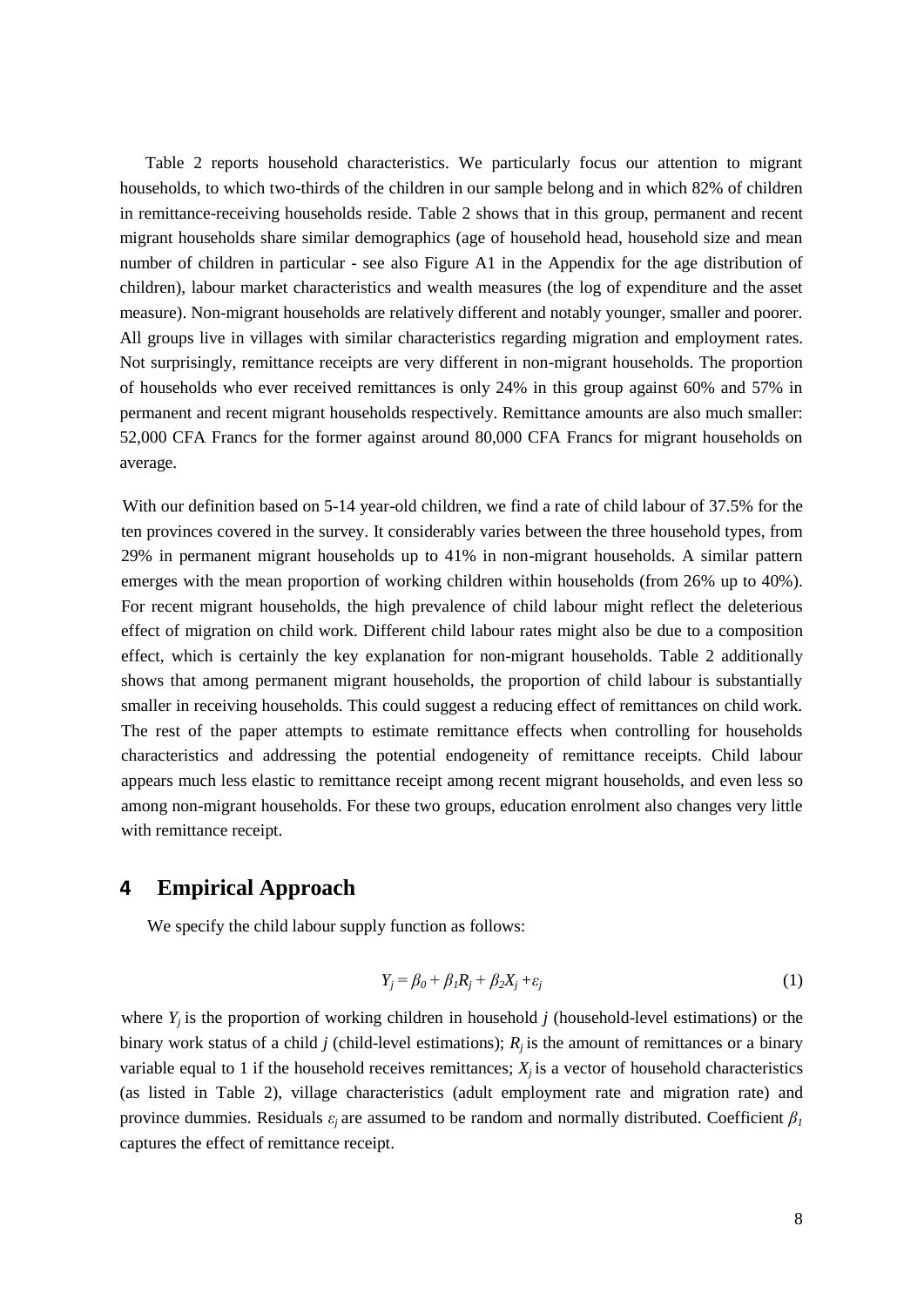Our main econometric challenge lies in the endogeneity of remittance receipt  $R_j$ . For the sake of exposition, assume that the true coefficient  $\beta_l$  is negative, i.e. remittance receipt reduces the extent of child labour. Estimates of *β<sup>1</sup>* may possibly be upward biased, i.e. be less negative than expected or even positive. This can be due to omitted unobservables like specific shocks that simultaneously force the household to rely more on child labour and to claim more remittances from its migrants. Another source of positive correlation between remittance receipt and child labour results from reverse causality or the potential joint determination of remittance transfers and child work. For instance, child labour can act as a signal of household poverty which induces remittance inflows by migrated relatives. In all these cases, we would simply underestimate the remittance effect. More problematic, a downward bias could also occur and lead us to wrongly conclude about the reducing effect of remittances on child labour. Such a bias may be due for instance to a common shock affecting both the migrant's location and the household's place of residence, especially when the migrant lives in a nearby region. In effect, in this case, a bad economic situation could both hinder the possibility to remit by the migrant and increase the reliance on child labour by the left-behind household.

We opt for an instrumental variable strategy to address this endogeneity issue and identify the causal impact of remittances on child labour. In the literature, two instruments have been used that specifically provide exogenous variation in remittance amounts: transaction costs of transferring funds (see Calero et al., 2009) and exchange rate variation (Yang, 2008). The former is irrelevant in the African context (as seen in Table A1, the majority of remittances flow through informal channels) while the latter would require time variation. Instead we use variation in economic conditions and labour market shocks at migrants' destination. Variation in expected earnings and labour market conditions in destination areas is also used by Amuedo-Dorantes and Pozo (2010) and Amuedo-Dorantes et al. (2010) to assess the effect of remittances on schooling in Haiti and the Dominican Republic respectively. Labour market shocks are used by Adams and Cuecuecha (2013) to gauge the impact of remittances on investment and poverty in Ghana. Our identifying assumption is that recent economic conditions or labour shocks at destination affect the probability of receiving remittances but are not correlated with the decision to put children into work.

In the *Migration and Remittances Survey*, eighteen remittance-sending countries or regions are identified, namely rural and urban Burkina Faso, Côte d'Ivoire, Mali, Niger, Ghana, Togo, Benin, Nigeria, Gabon, Libya, others African countries, Italy, France, Germany, Switzerland, USA and other countries. Each migrant household is asked to report the current and past locations of their migrants. Each non-migrant household receiving remittances also report the location of their remitter. For other non-migrant households, we impute the destination region and other characteristics of a potential remitter using the modes of the distributions for these variables in the sub-sample of non-migrant households receiving remittances. Our two instruments are then constructed from this information and from World Bank indicators on income and employment rates. The first instrument (IV1) refers to the mean expected earnings in sending countries over the past 3 years (2007*-*2009), calculated as mean income multiplied by mean employment rate. The second instrument is based on contemporary labour shock in destination countries. Precisely, we construct a time-series variable on employment creation in remittance-sending countries from 1999 to 2008 to predict job creation rates for the year 2009 using an AR(1) process. Thus, we can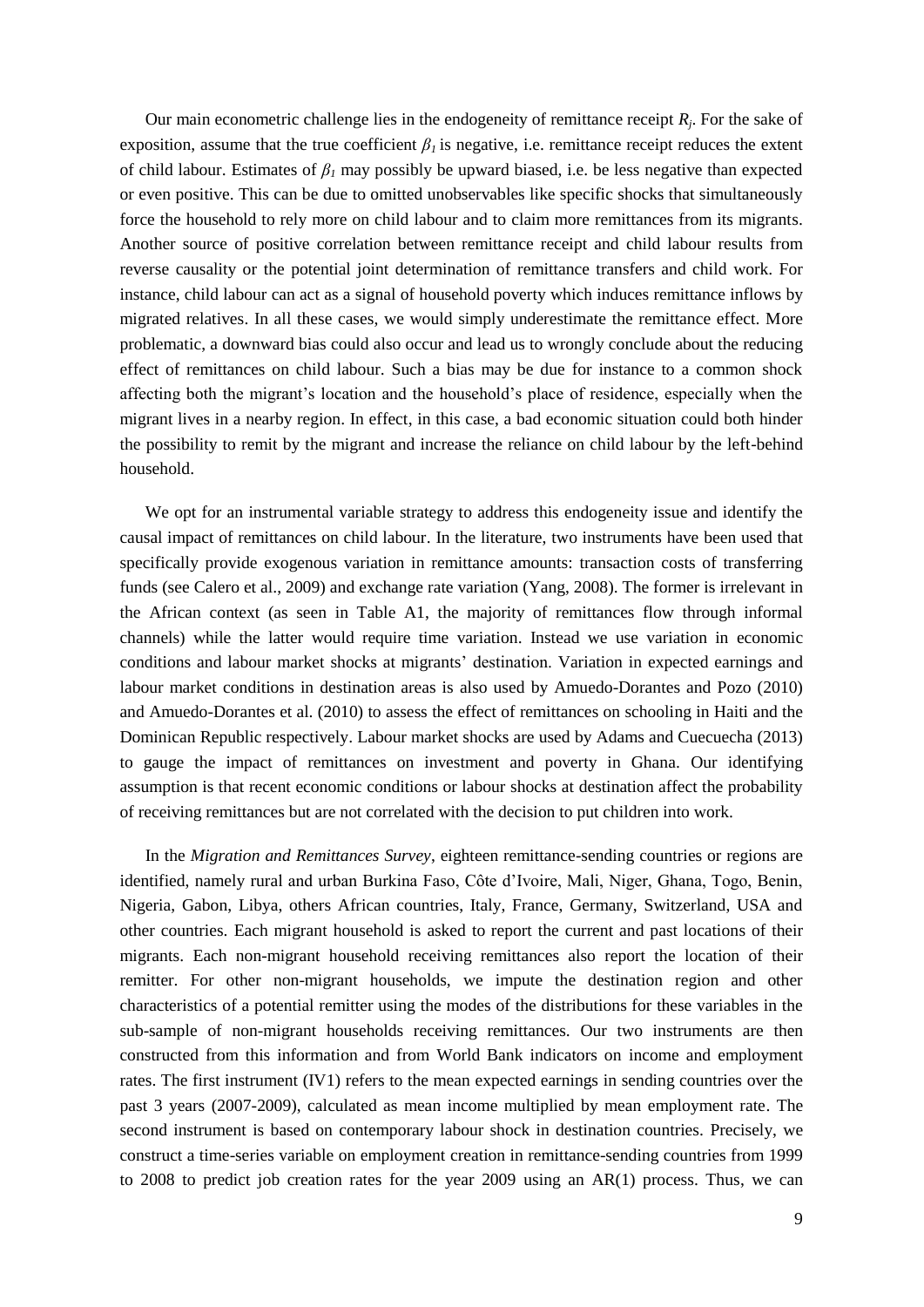recover the unexpected rate of job creation, a proxy for exogenous labour market shocks, as the difference between actual and predicted job creation rates in 2009.

Two limitations may come to mind with this approach. The first one is related to the bias due to common shocks possibly experienced by both the migrants and their left-behind households, as discussed above. In fact, a substantial fraction of migrants are themselves located in Burkina Faso (42%). We provide thereafter some robustness checks regarding this issue, distinguishing across regions within the country (rural or urban destinations) and types of migrants (national or international). A second potential issue holds in the fact that regions of destination could be correlated with economic conditions in origin communities and/or household characteristics (especially with household wealth). 3 In fact, all our specifications control for employment and migration rates in the village where the household resides, as well as for relevant household characteristics. In particular we include proxies of household standards of living (log expenditure) and permanent income (an asset index captures the relatively long-term economic status of the household, which is less correlated with short-term determinants of household resources including remittances and child labour). Arguably, destination regions might also be correlated with unobservable household characteristics. For instance, households with better information are more likely to send migrants in places with better labour markets. While this could affect IV1, IV2 aims at using unexpected variation in labour market conditions at destination to address this concern.

The average remittance effect may hide contrasted situations as discussed in section 2.1. In particular, it may differ when taking into account the length of migrant's absence. As noted in the introduction and discussed in section 2.2, the impact of remittances is often muddled by the effect of migration, which may be of opposite sign if households rely on child labour to replace a migrant recently left. Our approach is related to that of Amuedo-Dorantes and Pozo (2010). For the Dominican Republic, they estimate the remittance effect on households without declared migrants (i.e. potentially receiving remittances from non-family members) and assess the migration effect by comparing households with and without migrated family members. Their strategy is justified by the fact that 88% of children live in non-migrant households. Our context is different as migrant households represent two-thirds of our sample – and hence shall be our focused group. In the minority of non-migrant households, remittances from friends or distant relatives may serve a fundamentally different purpose compared to transfers by relative migrants. To distinguish potentially heterogeneous effects, we conduct estimations on our full selected sample but interact remittance receipt with household types. Denote permanent migrant, recent migrant and nonmigrant households by the dummies  $Perm_j$ ,  $Rec_j$  and  $Non_j$  respectively, we estimate:

$$
Y_j = \beta_0 + \beta^{perm} Perm_j, R_j + \beta^{rec} Rec_j, R_j + \beta^{non} Non_j, R_j + \beta_2 X_j + \eta^{rec} Rec_j + \eta^{non} Non_j + \varepsilon_j
$$
 (2)

where *β*<sup>perm</sup>, *β*<sup>rec</sup> and *β*<sup>non</sup> now capture different remittance effects. We particularly focus on the effect among migrant households, for whom migration already took place and is taken as exogenous. We also assume unconfoundedness when comparing permanent and recent migrant households, i.e. we take migration duration as exogenous after conditioning on household characteristics. In this way, we only instrument remittance receipt  $R_i$  for which exogenous variations are provided by economic conditions at destination, as explained above.<sup>4</sup> With this approach, our aim is simply to provide illustrative evidence of the importance of distinguishing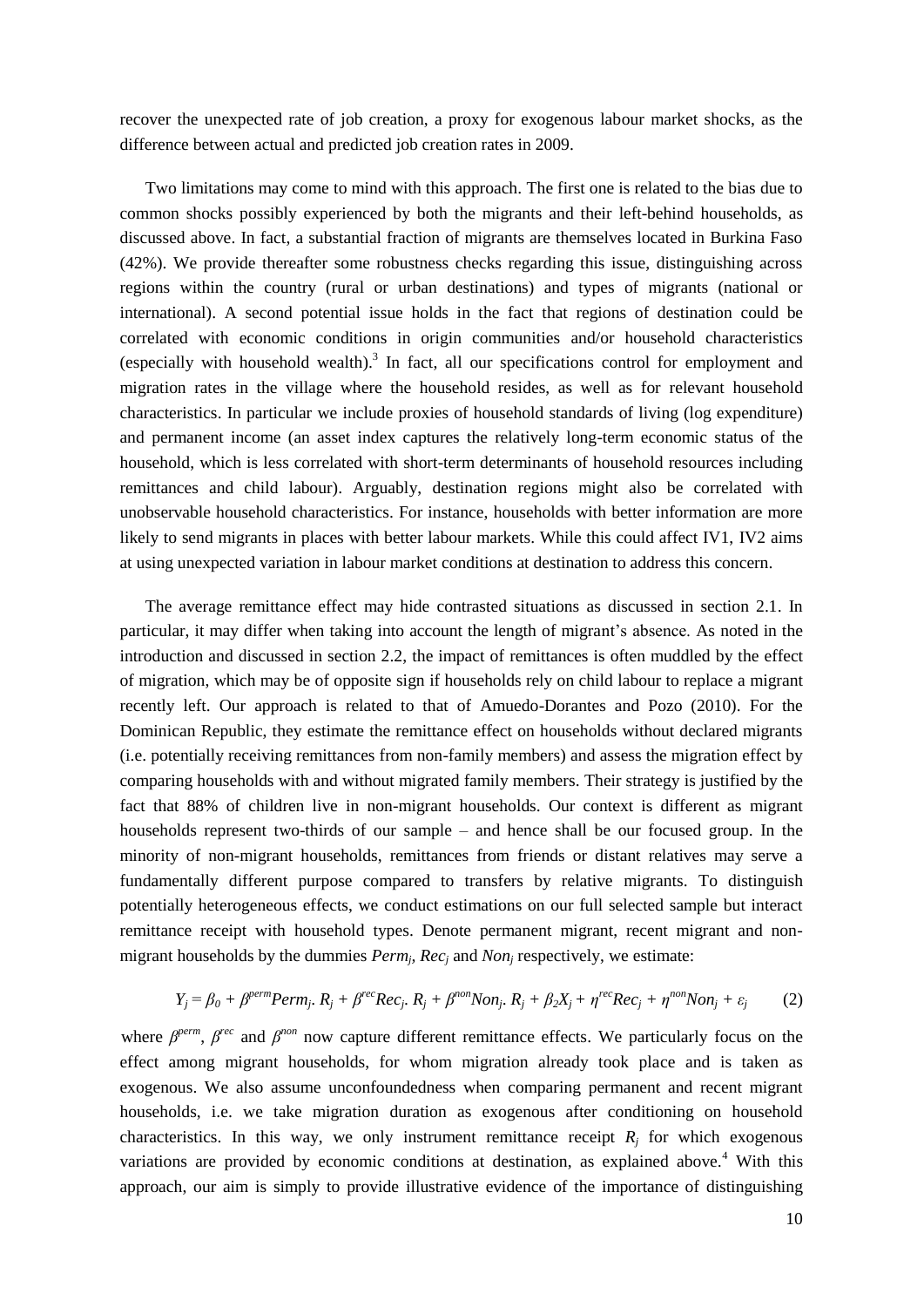between the presumably aggravating migration effect and the reducing remittance effects when examining the impact of remittance inflows on children's labour market participation in Burkina Faso. In order to purge the coefficient estimate of remittance-receipt from any potential disruptive effect of contemporaneous family migration, we shall focus on *β<sup>perm</sup>*, that is, the effect among longterm migrant households. Coefficient  $\beta^{rec}$  could reflect to what extent the gains from remittances make up or not for the losses sustained from family migration. In addition, "group effects" *η* may be informative about how child labour levels differ once controlling for observed characteristics.

### **5 Empirical Results**

#### **5.1 Impact of Remittance Receipt on Child Labour: Main Results**

In the following tables, we present evidence from OLS and IV estimations using the two instrumentation strategies described in the previous section. We only report the point estimates of the remittance receipt coefficients  $\beta$  and of group effects  $\eta$ , their standard errors, and the coefficients on instrumental variables in the first-stage equation. <sup>5</sup> Table 3 reports estimations at household-level whereby the dependent variable is the proportion of working children in the household. In our favourite specification (first two panels of Table 3),  $R_j$  is the annual amount of remittances received by households including zeros, which captures both the effect of receiving remittances (extensive margin) and the effect of remittance levels (intensive margin).

We first ascertain the econometric relevance of our instruments. First-stage estimates are reported in the lower panel of Table 3. They are statistically different from zero at the 1% level for both IV1 and IV2, suggesting that our instruments are significant predictors of remittance amounts. They show positive effects on remittance receipt, meaning that both higher expected earnings and a positive employment shock boost the remittances that migrants can afford to send to their villages of origin. F-statistics are larger than the common threshold of 10 in both specifications, indicating that we are not in presence of weak instruments.

Turning to our main results, the first row of Table 3 reports the overall effect of remittance receipt on child labour, i.e.  $\beta_l$  in equation (1). We observe a negative effect in OLS estimations, yet insignificant, and hardly any effect in both IV1 and IV2. This result is reminiscent of Amuedo-Dorantes and Pozo (2010) and Acosta et al. (2007) regarding child schooling. These authors find that remittance receipts have no effect (on schooling) *overall*. Amuedo-Dorantes and Pozo conclude about the possibly conflicting migration effect among migrant households. In our case, this disruptive effect would be driven only by recent migrant households, around a third of the sample. We cannot preclude that other factors are at play and notably different remittance behaviour (and lower remittance amounts) among non-migrant households. Nonetheless, we reach the same conclusion when replicating our estimations on the sub-group of migrant households (two-thirds of our sample). That is, among migrant households as a whole, remittances hardly affect child labour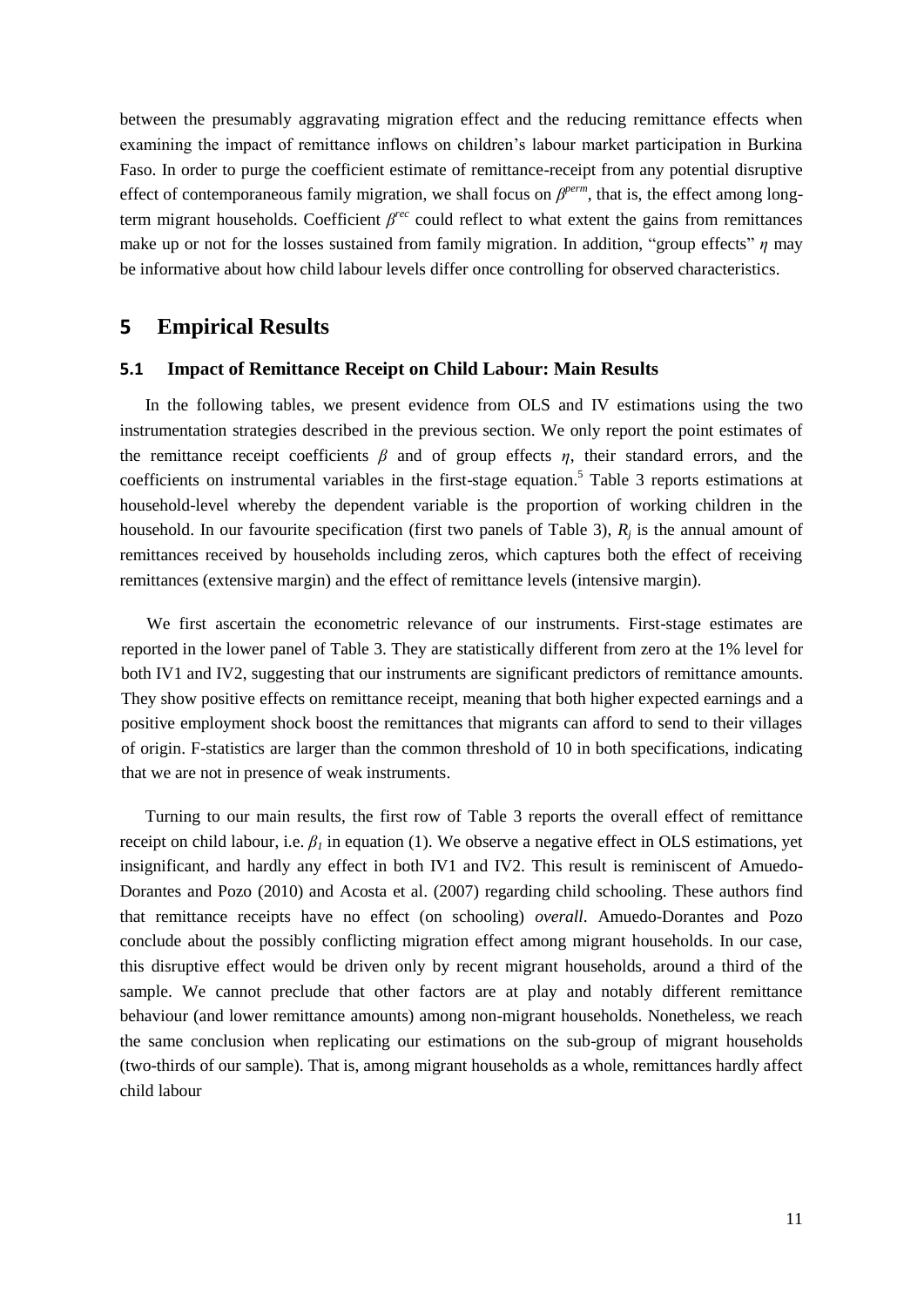| Dep. variable: Propotion of children at work in the household                                                        | <b>OLS</b> | IV <sub>1</sub> | IV <sub>2</sub> |
|----------------------------------------------------------------------------------------------------------------------|------------|-----------------|-----------------|
| Overall remittance effect, total effect (a)                                                                          | $-0.120$   | $-0.022$        | 0.015           |
|                                                                                                                      | (0.076)    | (0.163)         | (0.165)         |
| Heterogenous remittance effects (a)                                                                                  |            |                 |                 |
| Remittances x Permanent                                                                                              | $-0.254*$  | $-0.734***$     | $-0.702***$     |
|                                                                                                                      | (0.137)    | (0.258)         | (0.271)         |
| Remittances x Recent                                                                                                 | $-0.010$   | 0.036           | 0.056           |
|                                                                                                                      | (0.101)    | (0.199)         | (0.198)         |
| Remittances x Non-Migrant                                                                                            | $-0.216$   | $-0.186$        | $-0.258$        |
|                                                                                                                      | (0.201)    | (0.294)         | (0.312)         |
| Group effect <sup>(\$)</sup>                                                                                         |            |                 |                 |
| Recent                                                                                                               | $0.082***$ | $0.057**$       | $0.057**$       |
|                                                                                                                      | (0.019)    | (0.023)         | (0.023)         |
| N on-Migrant                                                                                                         | $0.058***$ | 0.035           | $0.038*$        |
|                                                                                                                      | (0.019)    | (0.022)         | (0.022)         |
| Heterogenous remittance effects, extensive margin (b)                                                                |            |                 |                 |
| Remittances x Permanent                                                                                              | $-0.057**$ | $-0.156*$       | $-0.202**$      |
|                                                                                                                      | (0.027)    | (0.090)         | (0.092)         |
| Remittances x Recent                                                                                                 | 0.022      | $-0.122$        | $-0.125$        |
|                                                                                                                      | (0.023)    | (0.089)         | (0.092)         |
| Remittances x Non-Migrant                                                                                            | 0.009      | $-0.077$        | $-0.121$        |
|                                                                                                                      | (0.027)    | (0.080)         | (0.084)         |
| Group effect <sup>(\$)</sup>                                                                                         |            |                 |                 |
| Recent                                                                                                               | $0.048*$   | $0.050*$        | $0.049*$        |
|                                                                                                                      | (0.027)    | (0.026)         | (0.026)         |
| N on-Migrant                                                                                                         | 0.031      | 0.007           | 0.019           |
|                                                                                                                      | (0.024)    | (0.025)         | (0.025)         |
| Heterogenous remittance effects, intensive margin (c)                                                                |            |                 |                 |
| Remittances x Permanent                                                                                              | $-0.265*$  | $-0.906***$     | $-0.772**$      |
|                                                                                                                      | (0.141)    | (0.305)         | (0.307)         |
| Remittances x Recent                                                                                                 | $-0.017$   | $-0.101$        | 0.005           |
|                                                                                                                      | (0.104)    | (0.237)         | (0.224)         |
| Remittances x Non-Migrant                                                                                            | $-0.230$   | $-0.315$        | $-0.314$        |
|                                                                                                                      | (0.206)    | (0.318)         | (0.333)         |
| Group effect <sup>(\$)</sup>                                                                                         |            |                 |                 |
| Recent                                                                                                               | $0.082***$ | $0.055***$      | $0.057**$       |
|                                                                                                                      | (0.019)    | (0.023)         | (0.023)         |
| N on-Migrant                                                                                                         | $0.059***$ | $0.036*$        | $0.038*$        |
|                                                                                                                      | (0.020)    | (0.022)         | (0.022)         |
| First stage equation                                                                                                 |            |                 |                 |
| Effect of instruments on remittance receipt (d)                                                                      |            | $0.103***$      | $0.145***$      |
|                                                                                                                      |            | (0.023)         | (0.036)         |
| F-stat                                                                                                               |            | 17.49           | 13.48           |
| Prob P > F                                                                                                           |            | 0.00            | 0.00            |
| N                                                                                                                    | 1,627      | 1,627           | 1,627           |
| All estimations control for household characteristics and province effects. Remittance amounts are in CFA divided by |            |                 |                 |

**Table 3**: Impact of Remittance Receipt on Child Labour (Household-level Estimations)

All estimations control for household characteristics and province effects. Remittance<br>(a) Coefficients report the effect of remittance receipt (amounts, including zeros) on ch<br>(b) Coefficients report the effect of remitta

(a) Coefficients report the effect of remittance receipt (amounts, including zeros) on child labour.

(b) Coefficients report the effect of remittance receipt (binary variable) on child labour.<br>(c) Coefficients report the effect of remittance receipt (amount) on child labour w hen controlling for remittance receipt

(d) Instruments: IV1 is mean ex pected earnings ov er 2007-2009; IV2 is the labour shock in 2009.

(\$) Reference group: permanent migrant households

\*\*\*, \*\*, and \* indicate significant at 1%, 5%, and 10% respectively.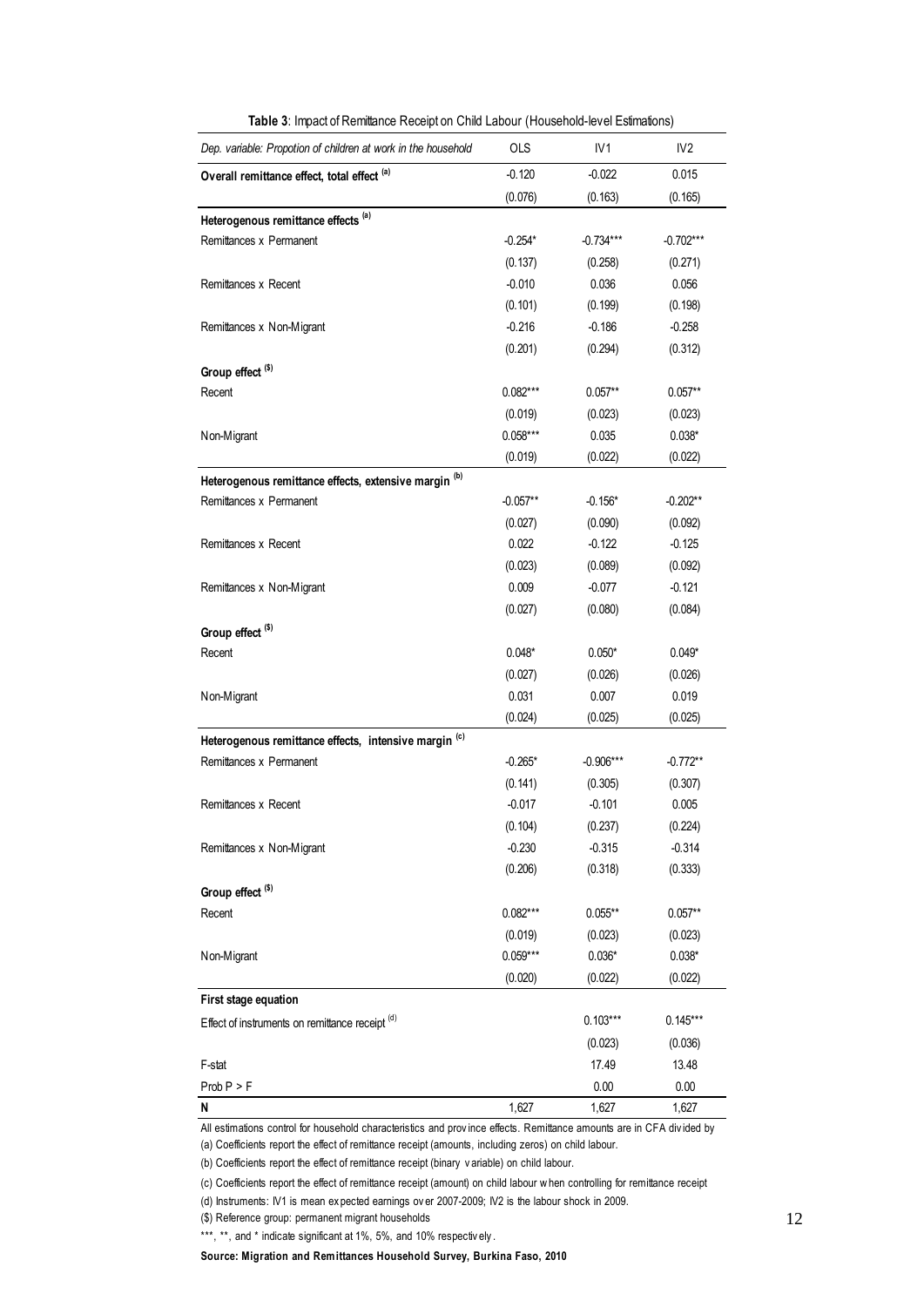Failure to properly separate the family migration effect from the remittance effect may underestimate the reducing impact of remittance transfers on child labour. To investigate the role of remittance receipts more specifically, the second panel of Table 3 reports heterogeneous effects by type of potential remitters, as modelled in equation (2). Most interestingly, remittance receipts reduce child labour among permanent migrant households, a group for which we ruled out any disruptive effect of migration. The effect is significant in all specifications. Given that IV1 and IV2 pertain to different choices regarding the trade-off between strong and exogenous instrument, as discussed in section 4, it is reassuring to see that both give similar effects. Noticeably, IV estimates are larger than OLS, which possibly indicate an upward bias along the lines previously discussed. Regarding the magnitude of the effect, note that remittance amounts are expressed in CFA Francs divided by 1 million. For each household type, we divide the marginal effect by 1 million and multiply by the mean remittance amount (cf. Table 2) to obtain an approximation of the mean effect. For permanent migrant households, it comes that the average effect of remittances corresponds to a decrease of 1.2, 3.5 and 3.4 percentage points in the proportion of children at work using OLS, IV1 and IV2 respectively. These levels correspond to a 5.5%, 10.3% and 11.2% decrease, respectively, of the mean proportion of working children.

We move to other household types. As shall be seen, we find contrasted remittance effects across types of potential remitters, which illustrate some of the ambiguous patterns described in section 2. We start with recent migrant households. We observe a zero remittance effect in this group, consistent with the interpretation that remittances do not make up for the recent departure of a productive family.<sup>6</sup> In other words, it is likely that households who attempt to smooth consumption by sending migrants abroad may also have to replace the absent worker and resort to child labour, at least in the short-run. With this interpretation, the significant and positive coefficient *η rec* would signify that other things being equal, having a recent migrant has a disruptive effect on child labour which translates in a 5.7-8.2 point (or 14.5%-20.8%) increase in the proportion of working children. On the other hand, the role of remittance transfers may also differ among recent migrant households if this group is not a random draw among all migrant households. As argued in section 4, it is beyond the scope of this paper to endogeneize migration duration. Yet we may provide suggestive evidence that this group is not fundamentally incomparable to permanent migrant households. *First*, recall from section 3.2 that the two groups of migrants are not so different in terms of observed characteristics (see Table 1), and so are the two groups of corresponding households (see Table 2).<sup>7</sup> Most importantly, remittance amounts and frequency of transfers are similar in the two groups, showing that remittances do not decay with duration abroad or would be smaller because permanent migrants behave differently. *Second*, the main observable differences regarding migrants (Table 1) pertain to their relationship to the children living in the household. Recent migrants are more often children's siblings while permanent migration is more often due to departures of children's aunts/uncles from the household. As permanent migration may proxy for other (unobservable) differences than just the length of migration, we suggest a specification which controls for the relationship between the migrant and the child. By construction this information is available for migrant households only. Hence, we replicate our estimations with interaction effects on this sub-group, i.e. excluding non-migrant households, with and without these additional controls. In both cases, remittance effects for both permanent and recent migrant households are hardly changed compared to baseline results.<sup>8</sup> Third, recent migrant households are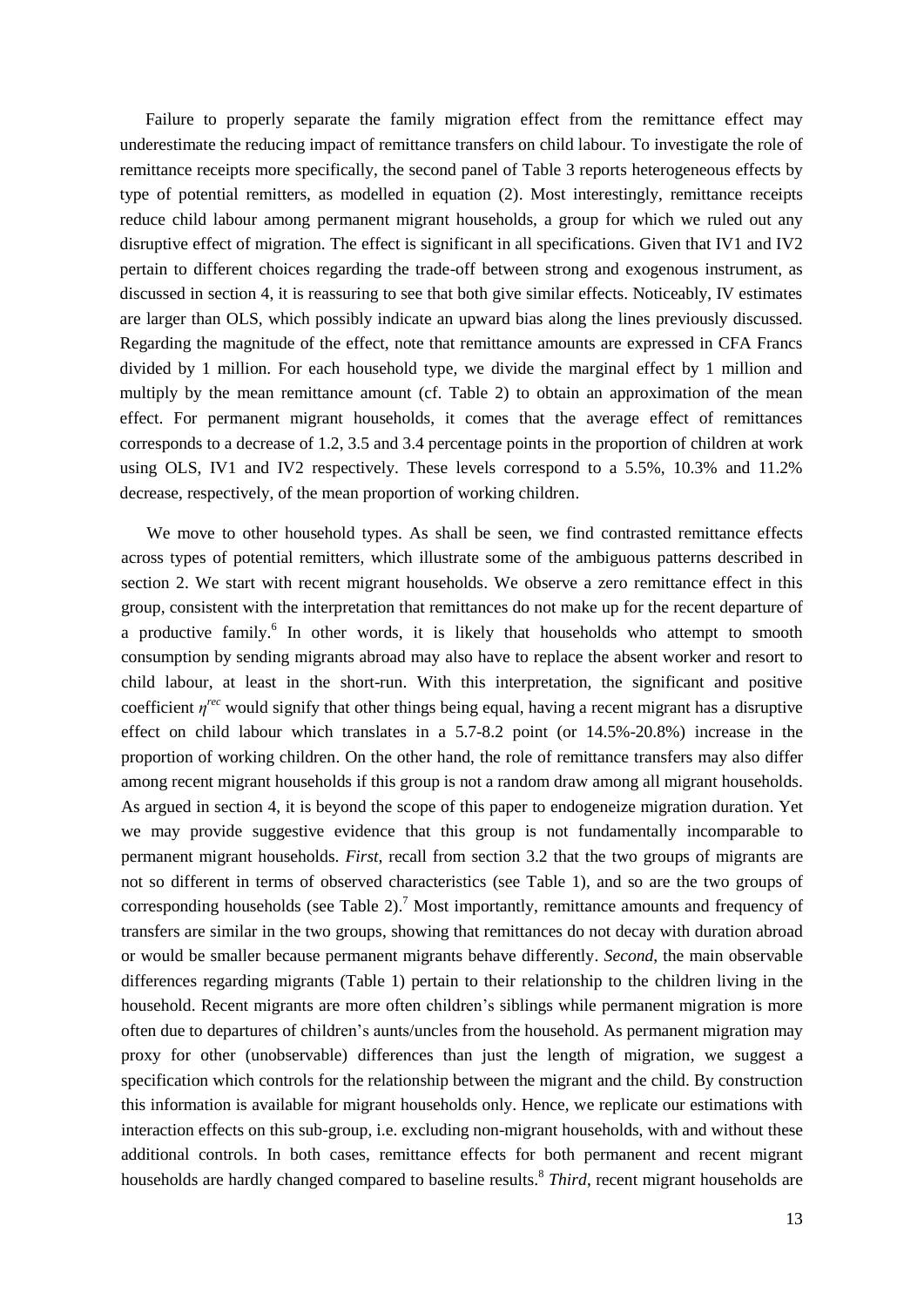by definition characterized by the presence of more and older children in the household at the time of (and following) migrant departure, so that these children can more easily take over the work of the migrant.<sup>9</sup> Hence, we replicate our estimations on migrant households only, controlling for the presence of children and the average age of children at migrant departure. Remittance effects for the two groups are basically unchanged.<sup>10</sup> These results corroborate our previous interpretations: child labour is inelastic to remittances in recent migrant households while it is aggravated by the fact that recent migrants could be replaced by children in the household.

Finally, we find a negative but insignificant remittance effect among non-migrant households. In this sense, our results depart from those of Amuedo-Dorantes and Pozo (2010), yet only because non-migrant households do not represent a majority of households in the African context under study. On the contrary, they represent a relatively specific group that we described as fairly different from migrant households in section 3.2. The insignificant remittance effect may be explained by the lower remittance levels characterizing this group or by different usage of remittance transfers (money may be directed towards more urgent necessities, rather than lifting the working load of children). Also, non-migrant families are younger and poorer, so they may not afford to send migrants abroad to diversify income sources and, at the same time, rely more extensively on child labour. Finally, as the remitters are no former household members, and not even close relatives in most cases, they may be less inclined to remit for altruistic motives targeting children of the household.

#### **5.2 Alternative Specifications and Robustness Check**

We suggest alternative empirical specifications. The third and fourth panels of Table 3 report extensive and intensive remittance effects. The extensive effects are obtained by replacing  $R_i$  by a simple dummy taking value 1 if the household receives remittances. Results are qualitatively unchanged, with strong negative remittance effects among permanent migrant households, overstated OLS estimates and similar estimates for IV1 and IV2. Even if significant only for permanent migrant households, remittance effects are now negative in all three groups and relatively similar across groups. To some extent, this reflects the fact that we ignore remittance amounts in this model, which may be seen as misspecified. For permanent migrant households, the coefficient on binary  $R_i$  (from -0.057 to -0.202 across specifications) is the effect of a switch from no remittance to (some) remittance receipt. Multiplying by the proportion of households receiving remittances in this group (cf. Table 2) gives a decrease of 3.4-12.1 percentage points of the proportion of children at work. The intensive effects reported in Table 3 are obtained with remittance amounts for  $R_i$  but additionally controlling for binary remittance receipt, attempting to capture the pure intensive margin for those receiving remittances. The coefficients on dummy variables for remittance receipt are positive but usually insignificant (not reported) while the coefficients on *R<sup>j</sup>* resemble the estimates obtained in the baseline model.

We have also performed several robustness checks. First, alternatively to interacting household types with  $R_i$  as described in equation (2) and presented in the baseline, we have conducted separate estimations for each type of household. Results are very similar (not reported). We have also experimented with several alternative instruments. In particular, we have used mean earnings over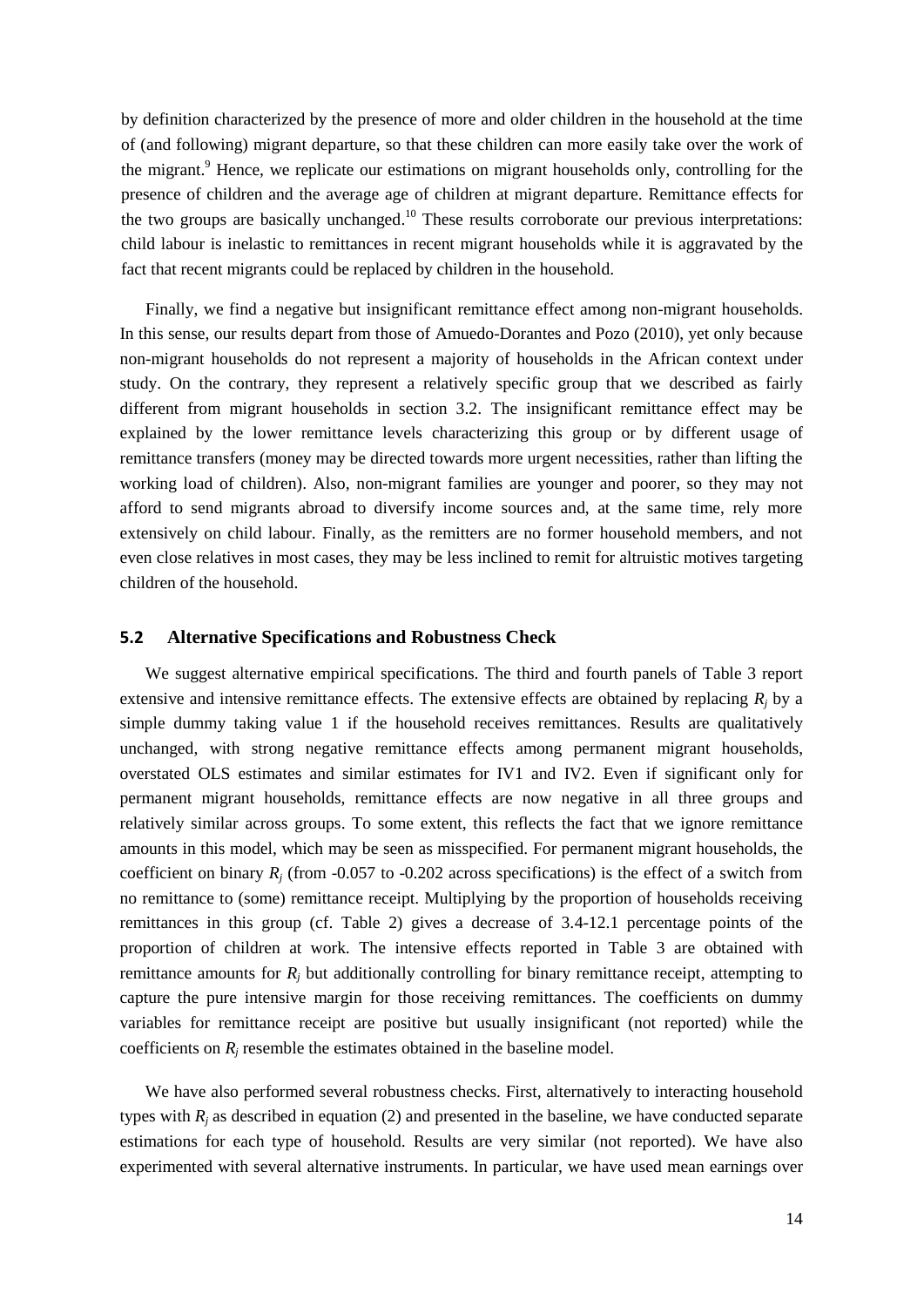different periods other than 2007-2009 (the past 2, 4 and 5 years, and past years since migration date). We obtain very close results to baseline estimates with IV1 (not reported but available from the authors). This may indicate that the relevant source of variation is not temporal (periods) but spatial (destination regions).

This leads to another check pertaining to migrants' destinations. As briefly discussed in section 4, results can be sensitive to common shocks experienced by both the migrant and his household. To address this concern, we replicate our estimations on two alternative sub-samples. The first one excludes households with rural-to-rural or urban-to-urban migrants within Burkina Faso (this leaves us with a sample of 1,311 households). In this way, we rule out the possibility that a nearby migrant and his family experience the same shock, which would possibly affect simultaneously the ability to remit for the former and the reliance on child labour for the latter. Results are reported in the lefthand-side panel of Table B1 in the Appendix. Despite a smaller sample size, we find a similar pattern to the baseline, in particular a very comparable effect for permanent migrant households. The concern of a downward bias due to common shocks partly remains, however, if the shock takes place at the country level. Hence, the second set of results in Table B1 focuses on households with international migrants only (a sub-sample of 1,056 households remains). Reassuringly, estimates are again very similar to our main results.

Finally, we check that results are not driven by the particular threshold retained when defining permanent versus recent migrants (5 years of migration, i.e. the median). We replicate our estimations for different thresholds around that level, from 3 to 7 years of absence.<sup>11</sup> It is difficult to conjecture how remittance effects may change with cut-off levels. Results, reported in Table B2 in the Appendix, tend to show an increase in the remittance effects for recent and permanent migrant households between 3 and 6-year thresholds and a slight decrease at 7 years. Yet these differences are small and clearly insignificant.

#### **5.3 Child Level Estimations and Child Heterogeneity**

We now consider estimations at child level, using a dummy for whether a child work or not as dependent variable. Our selected sample is transformed in a sample of 5,344 children. Standard errors are clustered at the household level to take into account the simultaneity of decisions within the household. Estimations are performed by linear probability model to directly read marginal effects and easily perform instrumentation (IV probit estimations nonetheless lead to very similar results) $^{12}$ 

Estimates of the remittance effect, using remittance amounts including zeros, are reported in the first three columns of Table 4. They are broadly in line with previous results at household-level using proportions of child labour. Essentially, IV estimates are larger than OLS for children in permanent migrant households, remittance effects are negative and significant in this group, insignificant in the other groups. The magnitude of the effect in permanent migrant households is comparable to results based on household-level estimations. Coefficients translate in a mean reduction in the probability of child work of 1.2-3.2 percentage points across specifications. Taken as a ratio of the child labour rate in this group (29%), this corresponds to a 4%-11% decline in the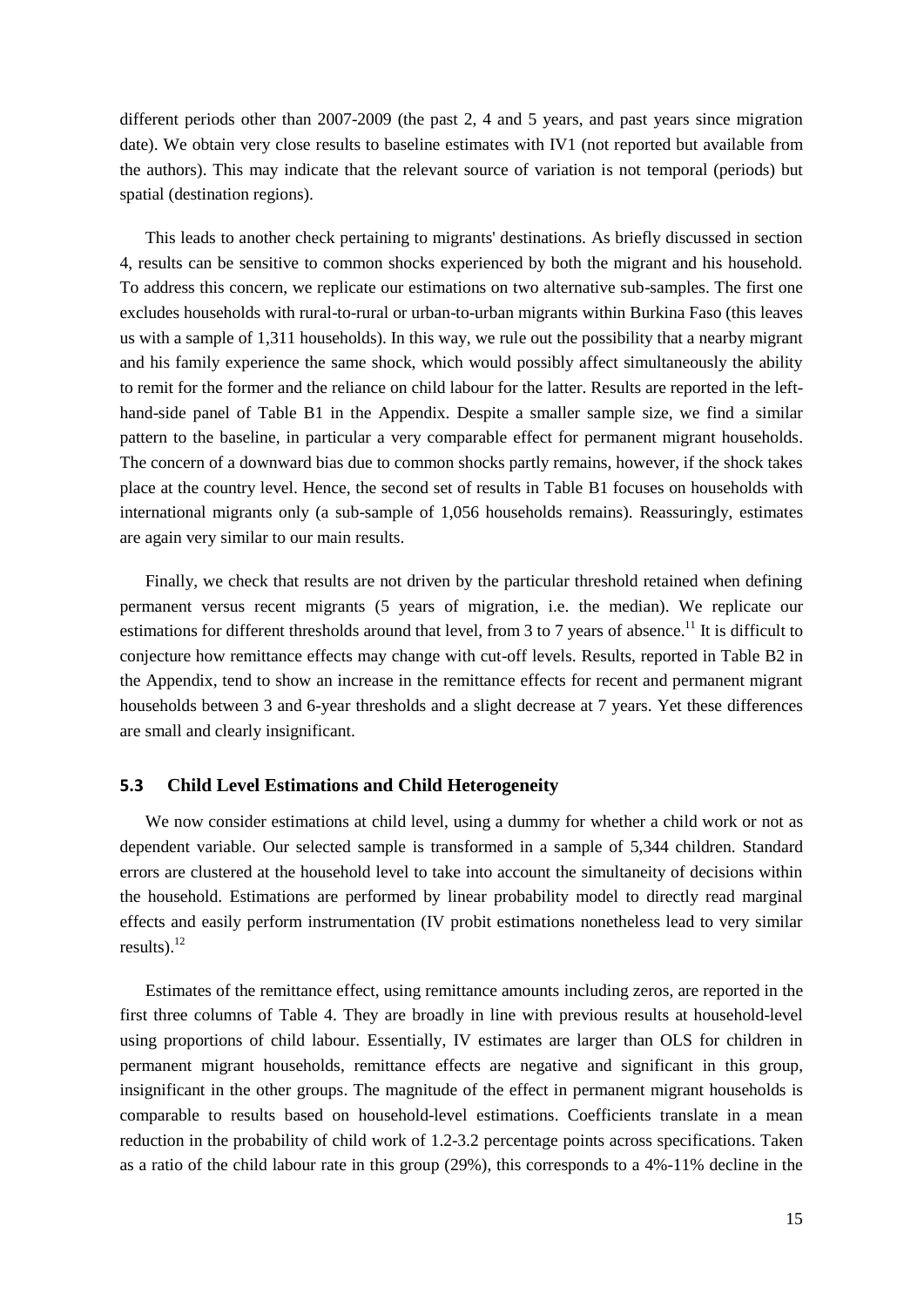prevalence of child work, which is almost identical to the effect range obtained using householdlevel proportions of working children. Note that the advantage of child-level estimations is that they can be more readily compared to results in other studies, which usually report estimations of binary child labour market participation. This is the case for instance in Calero et al. (2009) and Acosta (2011) who report estimates of a similar order as ours. The former study finds that on average, remittances decrease work participation of children in Ecuador by 2 percentage points, which corresponds to a 5% decrease in the child labour rate in general (6.5% decrease among receiving households). The latter study reports that binary remittance receipt decreases child work in El Salvador by 6.7%. Nonetheless, these figures tend to be at the lower bound of our interval, indicating that remittance effects are slightly larger in an African context, at least among permanent migrant households.

The rest of Table 4 explores the possible heterogeneity of the remittance effect according to children's characteristics. We first interact the remittance amount with child gender (similar results are obtained when running estimations on boys and girls separately). The presence of gendered remittance effect is possible since the migration of male members may also affect the balance of power in the household (Antman, 2011b). Yet, as shown in Table 4, we find no statistically significant difference between boys and girls, maybe with the exception of IV1 which yields an insignificant effect for boys. Next, we investigate how remittance effects may vary with child age. We replicate estimations when interacting remittance amounts with dummies for younger children (5-10 years old) and older children (11-14 years old). Interestingly, Table 4 shows that the large negative effect of remittances on child labour among permanent migrant households is mainly driven by an effect on younger children. This may not be surprising in a rural African context characterized by labour-intensive farm activities.<sup>13</sup> More generally, African children are steadily integrated into economics activities, all the more so as work is viewed as a form of training or transmission (Rosenzweig and Wolpin, 1985) while formal education is perceived as having low returns.<sup>14</sup> Finally, this result may convey that different remittance effects between permanent and recent migrant households may be linked to different age distributions. Figure A1 in the Appendix shows that this is not the case.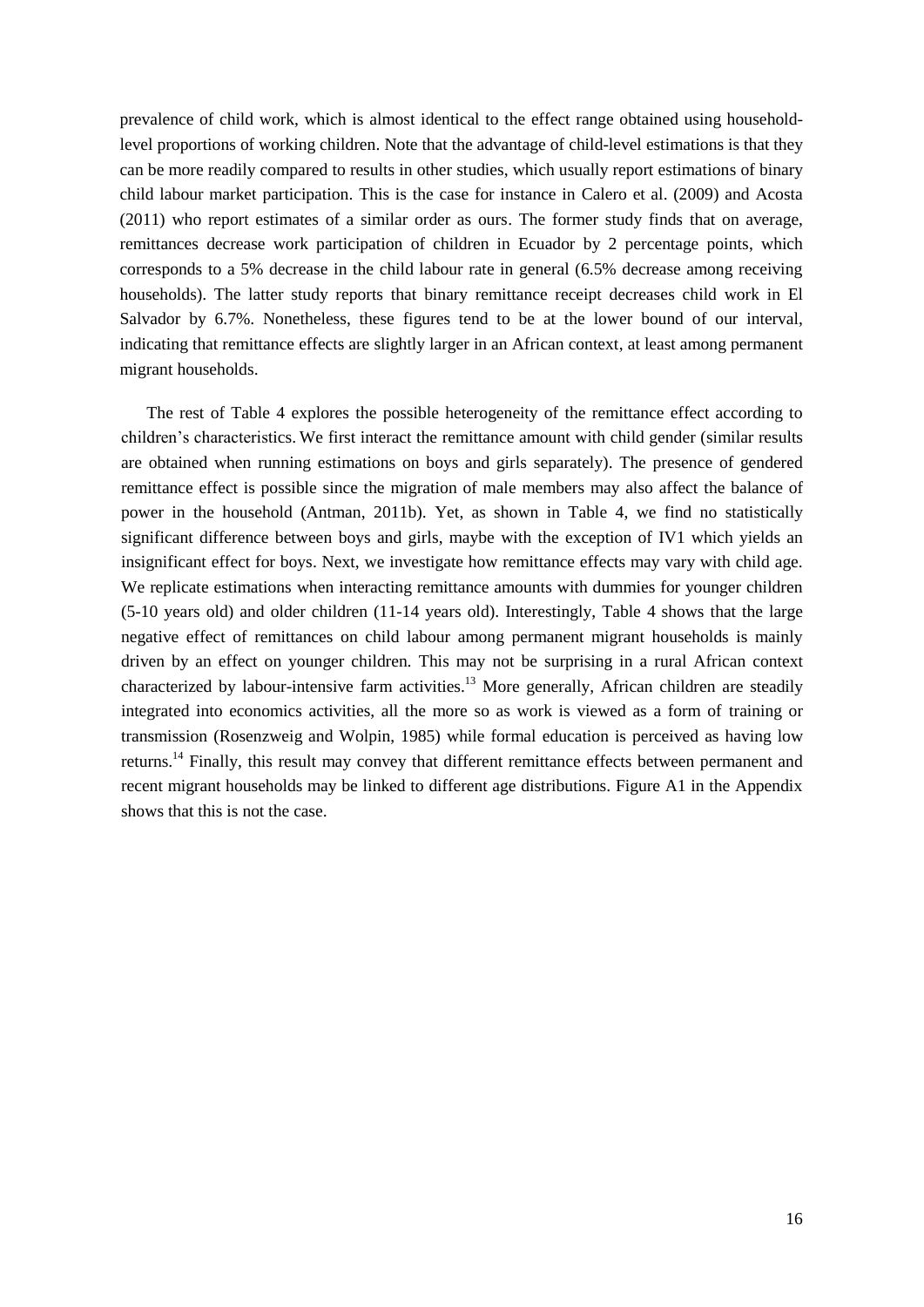| <b>Table +.</b> Impact of Reminance Receipt on Orling Eabour (Orling-ic ver Estimatoris) |              |             |                 |             |             |                 |            |          |                 |             |                  |                 |            |                |            |  |
|------------------------------------------------------------------------------------------|--------------|-------------|-----------------|-------------|-------------|-----------------|------------|----------|-----------------|-------------|------------------|-----------------|------------|----------------|------------|--|
|                                                                                          | All children |             |                 |             | Girls       |                 |            | Boys     |                 |             | Younger children |                 |            | Older children |            |  |
| Dep. variable: child is in work (0/1)                                                    | <b>OLS</b>   | IV1         | IV <sub>2</sub> | <b>OLS</b>  | IV1         | IV <sub>2</sub> | <b>OLS</b> | IV1      | IV <sub>2</sub> | <b>OLS</b>  | IV1              | IV <sub>2</sub> | <b>OLS</b> | IV1            | IV2        |  |
| Heterogenous remittance effects (a)                                                      |              |             |                 |             |             |                 |            |          |                 |             |                  |                 |            |                |            |  |
| Remittances x Permanent                                                                  | $-0.250**$   | $-0.695***$ | $-0.672***$     | $-0.296$    | $-0.933***$ | $-0.851**$      | $-0.212**$ | $-0.450$ | $-0.595*$       | $-0.419***$ | $-0.980***$      | $-1.118***$     | $-0.040$   | $-0.163$       | $-0.047$   |  |
|                                                                                          | (0.107)      | (0.238)     | (0.244)         | (0.210)     | (0.346)     | (0.355)         | (0.107)    | (0.278)  | (0.312)         | (0.161)     | (0.349)          | (0.323)         | (0.164)    | (0.370)        | (0.373)    |  |
| Remittances x Recent                                                                     | 0.032        | 0.087       | 0.107           | 0.043       | 0.070       | 0.080           | 0.018      | 0.032    | 0.125           | 0.106       | 0.066            | 0.070           | $-0.135$   | $-0.058$       | $-0.012$   |  |
|                                                                                          | (0.102)      | (0.187)     | (0.187)         | (0.118)     | (0.249)     | (0.243)         | (0.130)    | (0.229)  | (0.240)         | (0.113)     | (0.242)          | (0.240)         | (0.143)    | (0.257)        | (0.259)    |  |
| Remittances x Non-Migrant                                                                | $-0.191$     | $-0.212$    | $-0.302$        | $-0.337***$ | $-0.536*$   | $-0.561*$       | 0.128      | 0.014    | $-0.124$        | $-0.182$    | $-0.342$         | $-0.482$        | $-0.259$   | 0.008          | 0.027      |  |
|                                                                                          | (0.132)      | (0.244)     | (0.244)         | (0.107)     | (0.299)     | (0.305)         | (0.287)    | (0.498)  | (0.477)         | (0.182)     | (0.307)          | (0.301)         | (0.285)    | (0.372)        | (0.379)    |  |
| Group effect <sup>(\$)</sup>                                                             |              |             |                 |             |             |                 |            |          |                 |             |                  |                 |            |                |            |  |
| Recent                                                                                   | $0.063***$   | $0.039*$    | $0.039*$        | $0.082***$  | 0.050       | $0.054*$        | $0.046**$  | 0.033    | 0.023           | $0.087***$  | $0.062**$        | $0.055*$        | $0.053**$  | 0.044          | 0.047      |  |
|                                                                                          | (0.017)      | (0.022)     | (0.022)         | (0.026)     | (0.032)     | (0.032)         | (0.023)    | (0.027)  | (0.028)         | (0.024)     | (0.030)          | (0.030)         | (0.026)    | (0.032)        | (0.032)    |  |
| Non-Migrant                                                                              | $0.055***$   | 0.034       | $0.037*$        | $0.044*$    | 0.016       | 0.020           | $0.063**$  | $0.053*$ | $0.048*$        | 0.033       | 0.008            | 0.003           | $0.092***$ | $0.084***$     | $0.089***$ |  |
|                                                                                          | (0.018)      | (0.021)     | (0.021)         | (0.026)     | (0.030)     | (0.030)         | (0.025)    | (0.028)  | (0.029)         | (0.025)     | (0.029)          | (0.029)         | (0.027)    | (0.032)        | (0.032)    |  |
| N                                                                                        | 5,344        | 5,344       | 5,344           | 5,344       | 5,344       | 5,344           | 5,344      | 5,344    | 5,344           | 5,344       | 5,344            | 5,344           | 5,344      | 5,344          | 5,344      |  |

**Table 4**: Impact of Remittance Receipt on Child Labour (Child-level Estimations)

All estimations control for household characteristics and province effects. Remittance amounts<br>(a) Coefficients report the effect of remittance receipt (amounts, including zeros) on child labour.<br>(\$) Reference group: perma All estimations control for household characteristics and prov ince effects. Remittance amounts are in CFA div ided by 1,000,000.

(a) Coefficients report the effect of remittance receipt (amounts, including zeros) on child labour. (a) Coefficients report the effect of remittance receipt (amounts, inclu<br>
(\$) Reference group: permanent migrant households<br>
Instruments: IV1 is mean expected earnings over 2007-2009; IV2 is<br>
\*\*\*, \*\*, and \* indicate signif

(\$) Reference group: permanent migrant households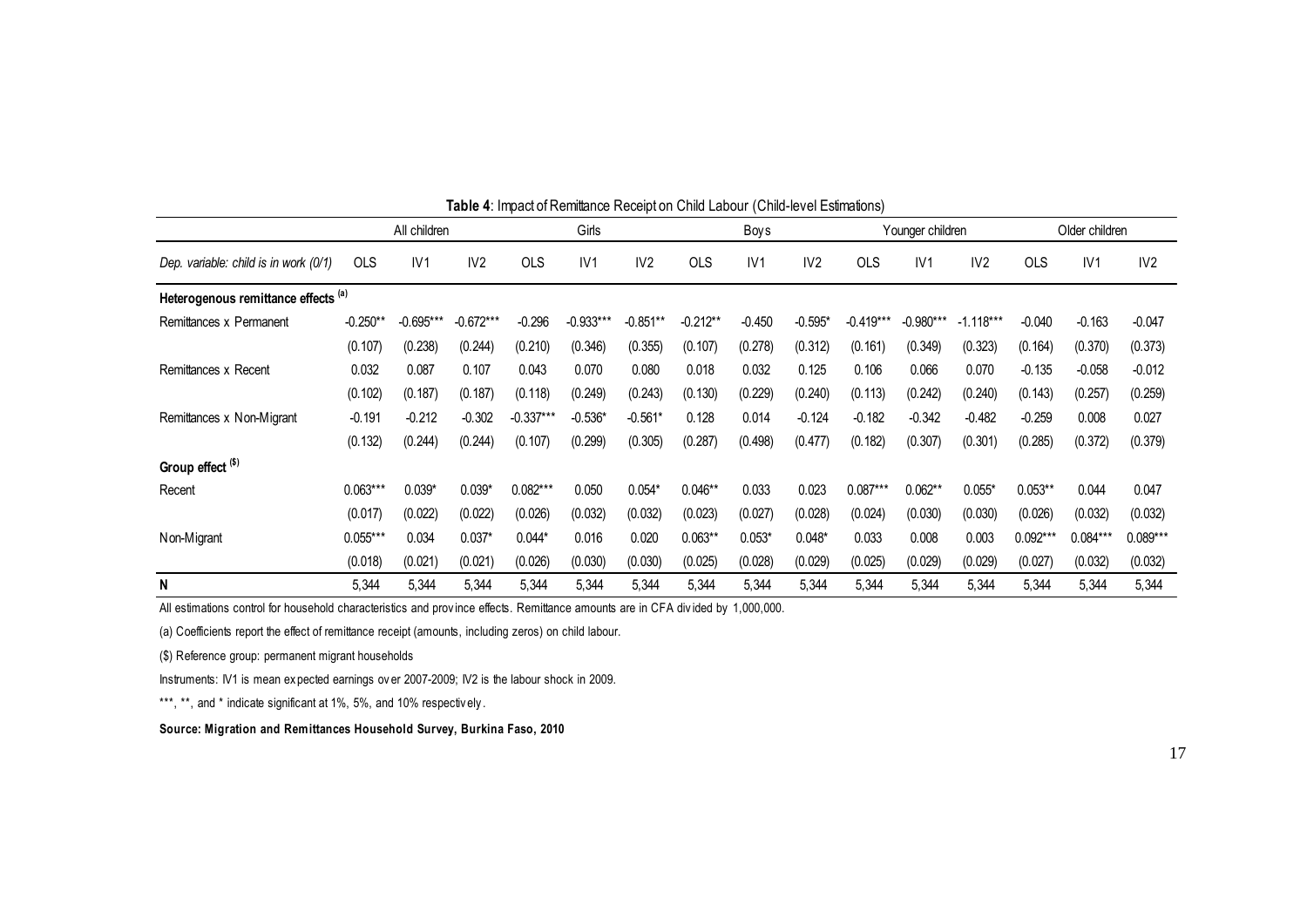### **6 Conclusion**

This paper suggests a first investigation of the effect of remittances on child labour in Africa. The analysis draws upon a unique survey on migrants and their families in Burkina Faso. We focus on rural households with children aged 5-14. We estimate the effect of remittance receipt, instrumented by economic conditions at destination, on child work. We find no clear effect on average but a significantly negative effect among permanent migrant households, for whom the disruptive effect of migration may no longer be felt. In this group, average remittance levels reduce household proportion of working children by 5-11%. There is no evidence of a similar effect among recent migrant households, who additionally suffer from the absence of the migrant. This disruptive effect from migration may explain (some of) the larger rate of child labour in this group. Remittances do not significantly affect child labour either in non-migrant households, possibly characterized by very different remittance behaviour.

The remittance effect does not vary with child gender but seems to be driven mainly by the younger group, indicating a gradual integration of children into work activities and the relatively inelastic labour supply of older children. This finding may carry strong policy implication. Indeed, redistribution towards poor rural households in Burkina Faso may not be effective in reducing child labour among older children. More generally, curbing child labour in an African context may require deeper and longer-term changes in traditional societies along with more profound economic transformations.

Further work should attempt to better understand the overall decision process of the extended family. Notably, it seems necessary to assess who, among family members, is sent abroad and which types of sorting process induce migrants to settle in specific destination areas or become permanent migrants. Indeed, as modestly addressed in the present paper, the migration decision is directly related to motives and usages of remittance transfers.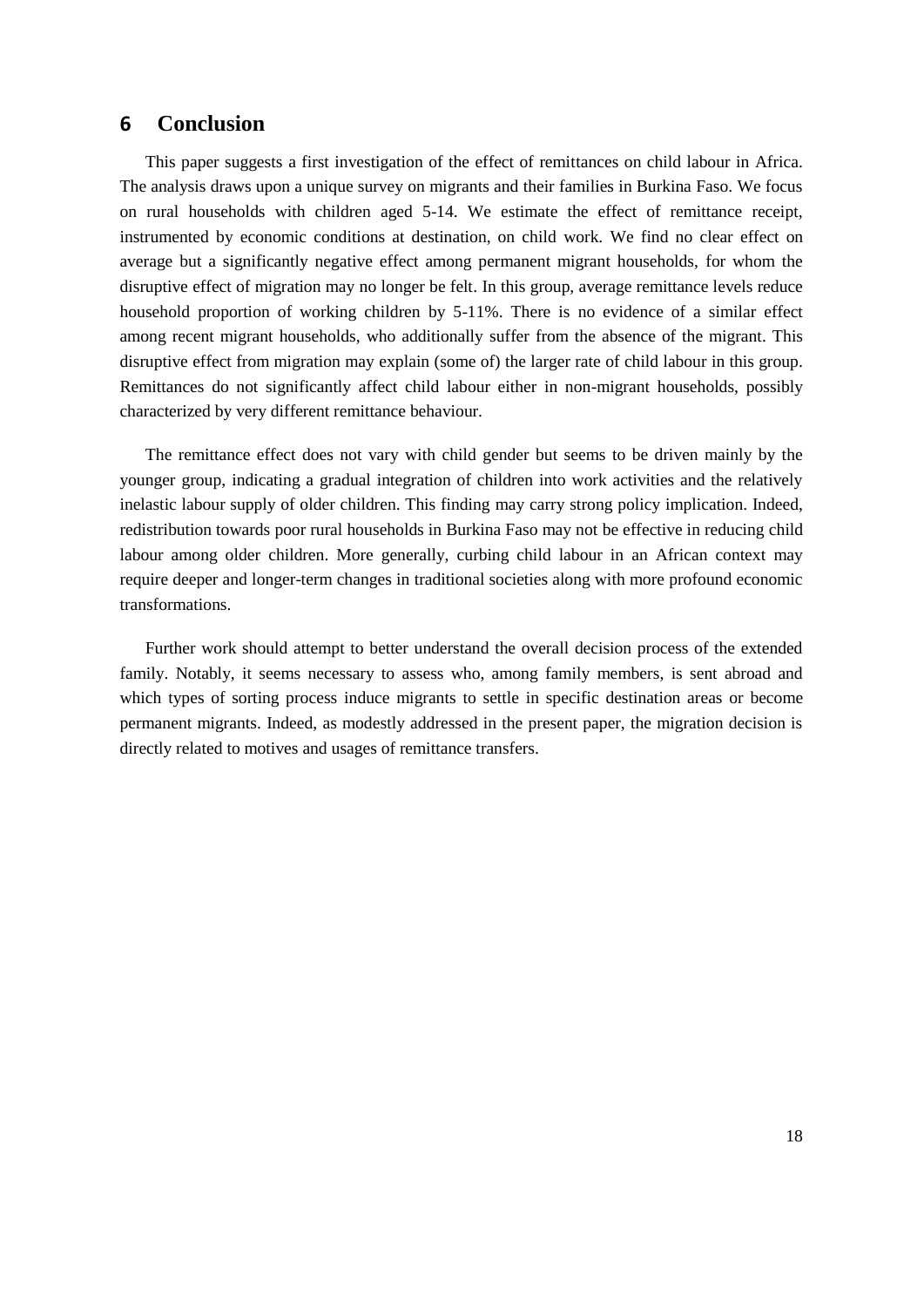### **References**

- Acharya, C. P. and Leon-Gonzalez, R. (2013), How do Migration and Remittances Affect Human Capital Investment? The Effects of Relaxing Information and Liquidity Constraints, *Journal of Development Studies*, 1-17.
- Acosta, P. (2011), School attendance, Child Labour, and Remittances from International Migration in El Salvador, *Journal of Development Studies*, 47(6), 913-936.
- Adams R.H. and Cuecuecha A. (2013), The Impact of Remittances on Investment and Poverty in Ghana, *World Development*, 50, 24-40.
- Alcaraz C., Chiquiar D. and Salcedo A. (2012), Remittances, Schooling, and Child Labour in Mexico, *Journal of Development Economics*, 97(1), 156-165.
- Amuedo-Dorantes C. and Pozo S. (2010), Accounting for Remittance and Migration Effects on Children's Schooling, *World Development*, 38(12), 1747-1759.
- Amuedo-Dorantes, C., A. Georges and S. Pozo (2010), Migration, remittances and children's schooling in Haiti, Annals of the American Academy of Political and Social Science, 630 (1), 224-244.
- Antman, F.M., (2011a), The intergenerational effects of paternal migration on schooling and work: What can we learn from children's time allocations? *Journal of Development Economics*, 96(2), 200-08.
- Antman, F.M., (2011b), International migration and gender discrimination among children left behind, *American Economic Review*, 101(3), 645-49.
- Antman, F.M., (2012), Gender, Educational Attainment, and the Impact of Parental Migration on Children Left Behind, *Journal of Population Economics*, 25, 1187-1214.
- Bansak, C., and Chezum, B. (2009), How Do Remittances Affect Human Capital Formation of School-Age Boys and Girls? *American Economic Review*, 99(2), 145-48.
- Basu, K. and Van, P.H. (1998), The Economics of Child Labour, *American Economic Review*, 88(3), 412-427.
- Basu, K., Das, S. and B. Dutta. (2010), Child labor and household wealth: Theory and empirical evidence of an inverted-U, *Journal of Development Economics*, 91(1), 8-14.
- Beegle K., Dehejia R. and Gatti R. (2006), Child Labour and Agricultural Shocks, *Journal of Development Economics*, 81(1), 80-96.
- Bhalotra, S. and Heady, C. (2003), Child farm labor: The wealth paradox, *The World Bank Economic Review*, 17(2), 197-227.
- Boutin, D. (2012), Family farming, child labour and the wealth paradox: evidence from Mali, *Economics Bulletin*, 32(4), 3471-3479.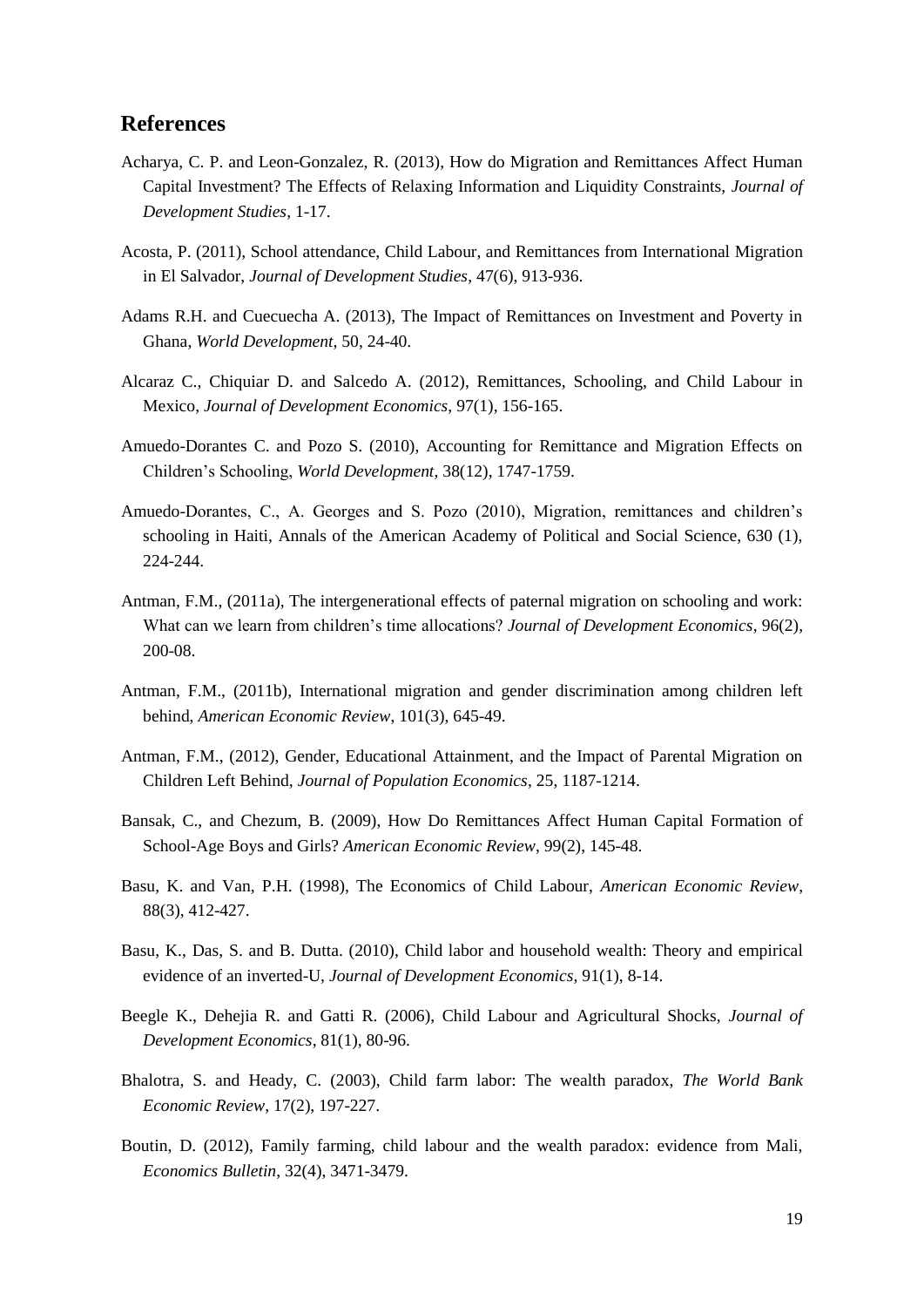- Calero, C., Bedi S. and Sparrow R. (2009), Remittances, Liquidity Constraints and Human Capital Investments in Ecuador, *World Development*, 37(6), 1143-54.
- Cox Edwards, A. and Ureta, M. (2003), International Migration, Remittances, and Schooling: Evidence from El Salvador, *Journal of Development Economics*, 72(2), 429461.
- Dumas, C. (2007), Why do parents make their children work? A test of the poverty hypothesis in rural areas of Burkina Faso, *Oxford Economic Papers*, Oxford University Press, vol. 59(2), pages 301-329.
- Dumas, C. (2013), "Market Imperfections and Child Labor," *World Development*, vol. 42(C), pages 127-142.
- Ebeke, C.H. (2010), The effect of remittances on child labour: Cross-Country Evidence, *Economics Bulletin*, Volume 30, issue 1, 351-364.
- Edmonds, E. and Pavcnik, N. (2005), Child Labor in the Global Economy, *Journal of Economic Perspectives*, 19(1): 199-220.
- Edmonds, E., (2006), Child labor and schooling responses to anticipated income in South Africa, *Journal of Development Economics*, vol. 81(2), pages 386-414.
- Freije, S. and L. F. Lopez-Calva (2000), Child Labor, Poverty and School Attendance in Mexico and Venezuela, *El Colegio de Mexico, Working Paper*.
- Hanson, G.H. and Woodruff, C. (2003), Emigration and educational attainment in Mexico, *Working paper, University of California*, San Diego.
- International Labour Organisation (ILO) (2013), Global Child Labour Trends 2008-2012, September 2013, Geneva.
- Lucas, R. (2004), Life Earnings and Rural-Urban Migration, *Journal of Political Economy*, 112(S1), S29-S59.
- McKenzie, D. and Rapoport, H. (2011), Can migration reduce educational attainments? Evidence from Mexico, *Journal of Population Economics*, 24(4), 1331-58.
- Plaza, S., Navarrete, M. and Ratha D. (2011), Migration and Remittances Household Surveys: Methodological Issues and New Findings from Sub-Saharan Africa, The World Bank, Washington D.C.
- Rapoport, H. and Docquier, F. (2006), The Economics of Migrants' Remittances, Handbook on the Economics of Giving, Reciprocity and Altruism, Elsevier.
- Ratha, D. (2005), Worker's Remittances: An Important and Stable Source of External Development Finance, in Maimbo, Ratha (ed.) Remittances, Development Impact and Future Prospects. Washington: World Bank, 19-52.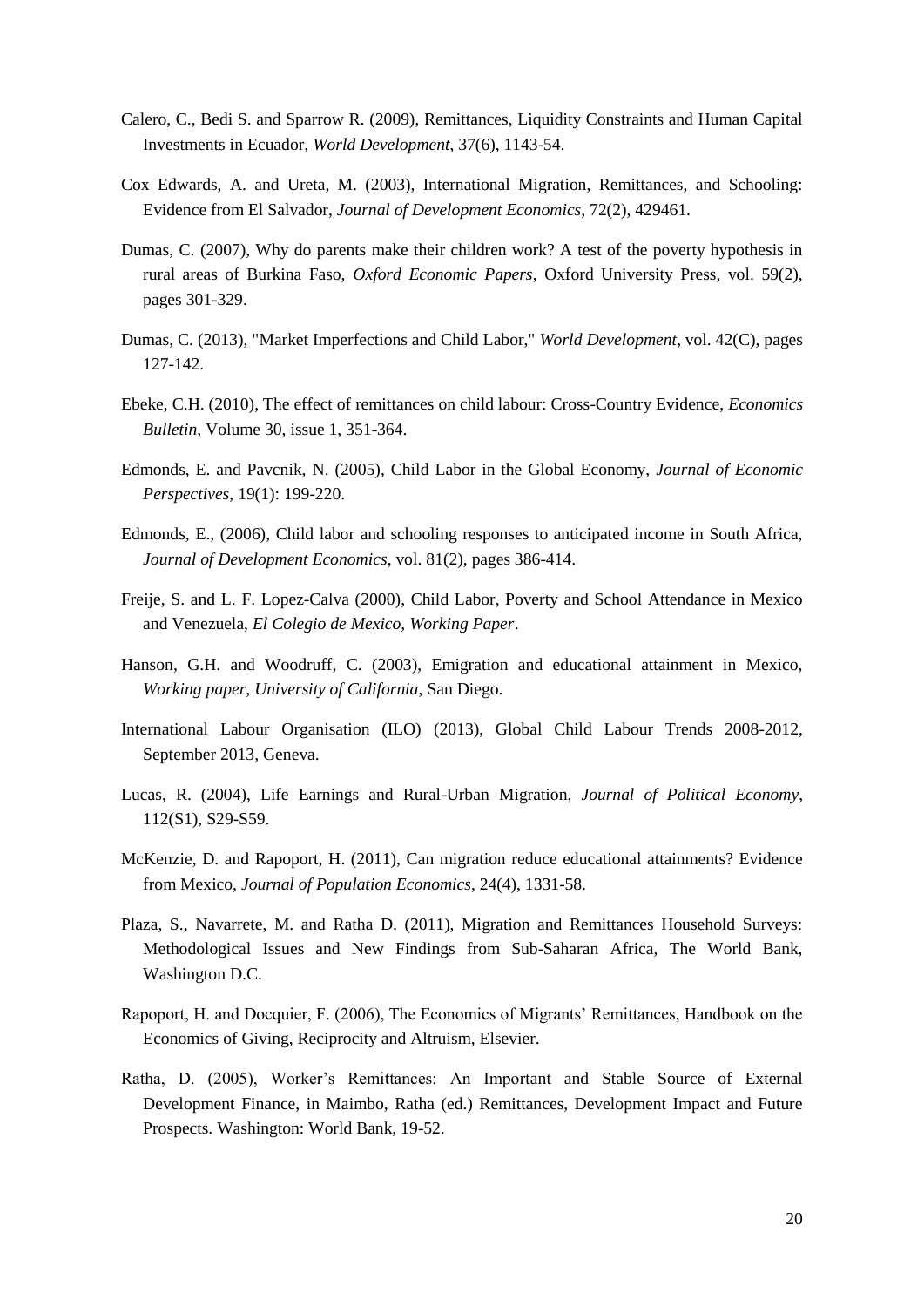- Rosenzweig, M. and Wolpin, K. (1985), Specific experience, household structure, and intergenerational transfers: farm family land and labor arrangements in developing countries, *Quaterly Journal of Economics* 100, 961-987.
- World Bank (2010), Leveraging Migration for Africa: Remittances, Skills and Investments, March 2011.
- Yang, D. (2008), International Migration, Remittances and Household Investment Evidence from Philippine Migrants' Exchange Rate Shocks, *Economic Journal*, 118(528), 591-630.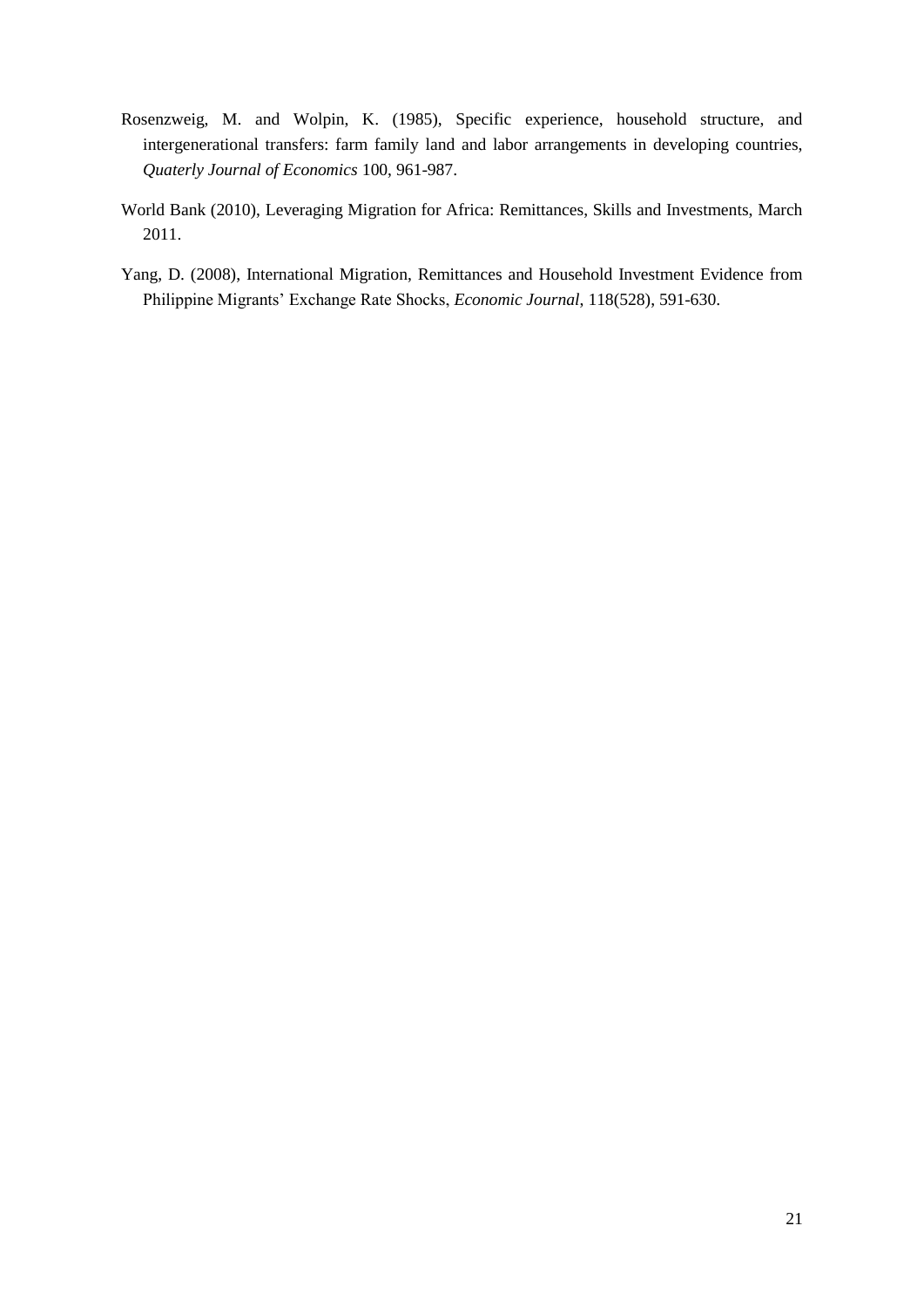## **Appendix A: Descriptive Statistics and Complete Estimation Table**



**Fig A.1**: Age Distribution of Children among Migrant Households

|  |  |  |  | <b>Table A.1: Remittances' Characteristics</b> |
|--|--|--|--|------------------------------------------------|
|--|--|--|--|------------------------------------------------|

|                                           | Migrant households | Non migrant |            |
|-------------------------------------------|--------------------|-------------|------------|
|                                           | Permanent          | Recent      | households |
| Channels (%)                              |                    |             |            |
| Friends                                   | 60.1               | 66.4        | 41.4       |
| Brought back himself                      | 22.0               | 18.0        | 40.4       |
| Formal institutions (Bank. Western Union) | 12.2               | 10.0        | 14.1       |
| <b>C</b> ourier                           | 2.6                | 2.8         | 1.0        |
| Informal individual                       | 3.2                | 2.4         | 3.0        |
| Others                                    | 0.0                | 0.4         | 0.0        |
| Use of Remittances (%)                    |                    |             |            |
| Food                                      | 55.9               | 57.2        | 57.3       |
| Education                                 | 8.1                | 7.2         | 9.4        |
| Health                                    | 6.8                | 10.3        | 6.3        |
| Marriage                                  | 3.0                | 3.3         | 2.6        |
| Home                                      | 6.5                | 2.7         | 2.6        |
| <b>Business</b>                           | 4.6                | 2.4         | 4.2        |
| Others                                    | 9.6                | 12.2        | 11.4       |
| % unspent (savings)                       | 5.7                | 4.7         | 6.4        |
| No. of households                         | 454                | 594         | 578        |

All statistics refer to the selected sample (rural households w ith children aged 5-14)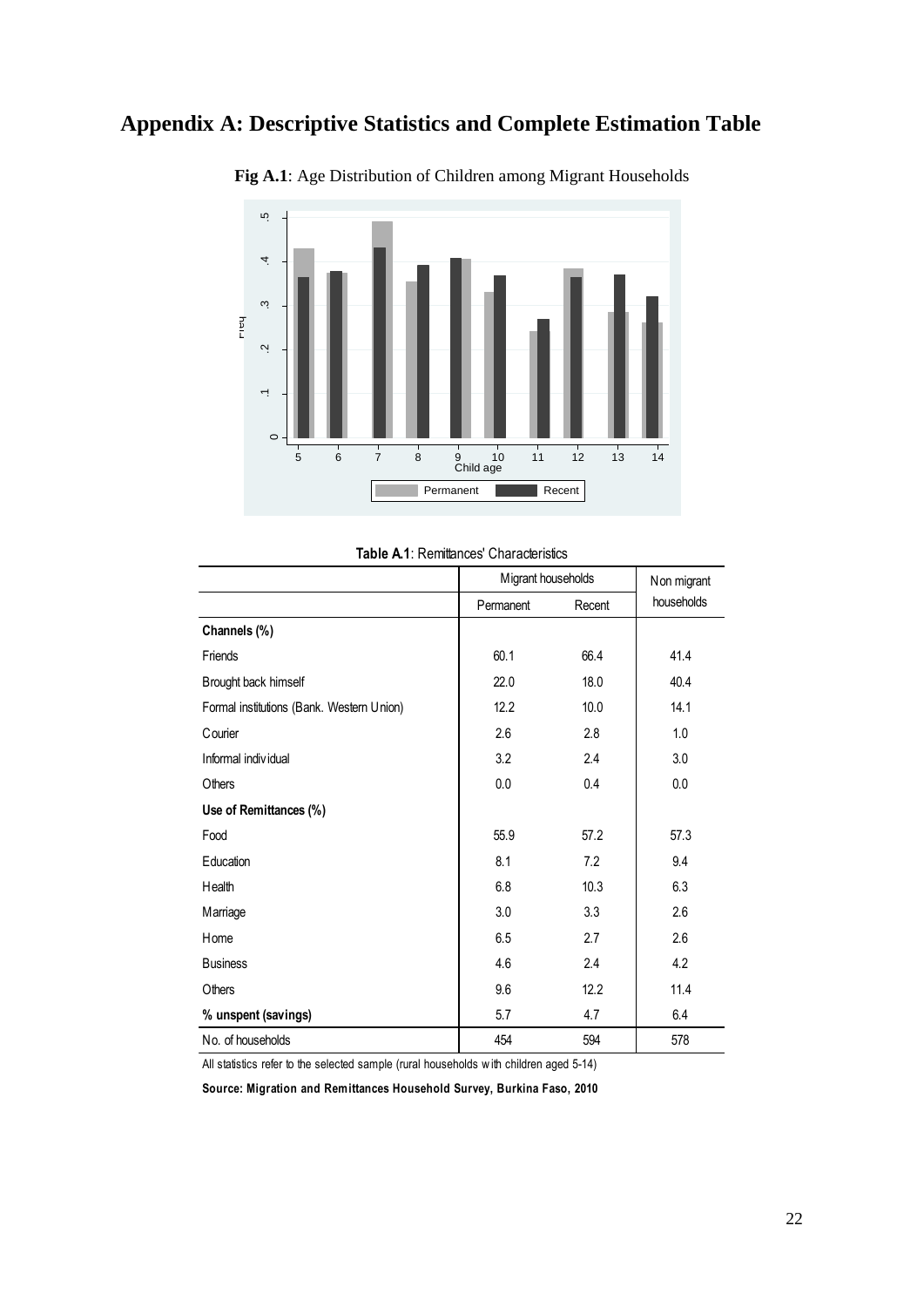|                                                 | <b>OLS</b>  | IV <sub>1</sub> | IV <sub>2</sub> |
|-------------------------------------------------|-------------|-----------------|-----------------|
| Remittances x Permanent                         | $-0.338***$ | $-0.636**$      | $-0.689***$     |
|                                                 | (0.129)     | (0.256)         | (0.266)         |
| Remittances x Recent                            | $-0.080$    | $-0.193$        | $-0.178$        |
|                                                 | (0.098)     | (0.193)         | (0.191)         |
| Remittances x Non-Migrant                       | $-0.201$    | $-0.163$        | $-0.236$        |
|                                                 | (0.195)     | (0.285)         | (0.303)         |
| Recent (\$)                                     | $0.060***$  | $0.050**$       | $0.047**$       |
|                                                 | (0.018)     | (0.022)         | (0.022)         |
| Non-Migrant (\$)                                | $0.041**$   | 0.027           | 0.025           |
|                                                 | (0.018)     | (0.021)         | (0.021)         |
| Household size                                  | $-0.000$    | $-0.000$        | $-0.000$        |
|                                                 | (0.003)     | (0.003)         | (0.003)         |
| # children 5-14                                 | 0.002       | 0.002           | 0.002           |
|                                                 | (0.007)     | (0.007)         | (0.007)         |
| Log of household expenditure                    | 0.009       | 0.010           | 0.009           |
|                                                 | (0.008)     | (0.009)         | (0.009)         |
| Asset index                                     | $-0.016***$ | $-0.016***$     | $-0.016***$     |
|                                                 | (0.004)     | (0.004)         | (0.004)         |
| Moslim                                          | 0.008       | 0.008           | 0.008           |
|                                                 | (0.018)     | (0.018)         | (0.018)         |
| Mossi ethnic group                              | $-0.084***$ | $-0.083***$     | $-0.083***$     |
|                                                 | (0.023)     | (0.023)         | (0.023)         |
| Age of household head                           | 0.001       | 0.001           | 0.001           |
|                                                 | (0.001)     | (0.001)         | (0.001)         |
| Female headship (%)                             | $-0.108***$ | $-0.106***$     | $-0.106***$     |
|                                                 | (0.040)     | (0.041)         | (0.041)         |
| Head is employed (%)                            | $0.171***$  | $0.170***$      | $0.170***$      |
|                                                 | (0.048)     | (0.048)         | (0.048)         |
| Head has no education (%)                       | $0.138***$  | $0.138***$      | $0.138***$      |
|                                                 | (0.027)     | (0.027)         | (0.027)         |
| # adults employed per village                   | $0.000***$  | $0.000***$      | $0.000***$      |
|                                                 | (0.000)     | (0.000)         | (0.000)         |
| # migrants per village                          | $-0.000$    | $-0.000$        | $-0.000$        |
|                                                 | (0.000)     | (0.000)         | (0.000)         |
| Constant                                        | $-0.207$    | $-0.215$        | $-0.214$        |
|                                                 | (0.147)     | (0.149)         | (0.149)         |
| Province dummies: p value of joint significance | 0.000       | 0.000           | 0.000           |
| R <sub>2</sub>                                  | 0.161       | 0.160           | 0.160           |
| N                                               | 1,627       | 1,627           | 1,627           |

**Table A.2:** Household-level Estimations of the Proportion of Working Children

Remittance amounts (incl. zeros) are in CFA div ided by 1,000,000.

(\$) Reference group: permanent migrant households Instrument: IV1 is ex pected earnings in migration region ov er 2007-2009; IV2 is the labour shock in 2009.

\*\*\*, \*\*, and \* indicate significant at 1%, 5%, and 10% respectively.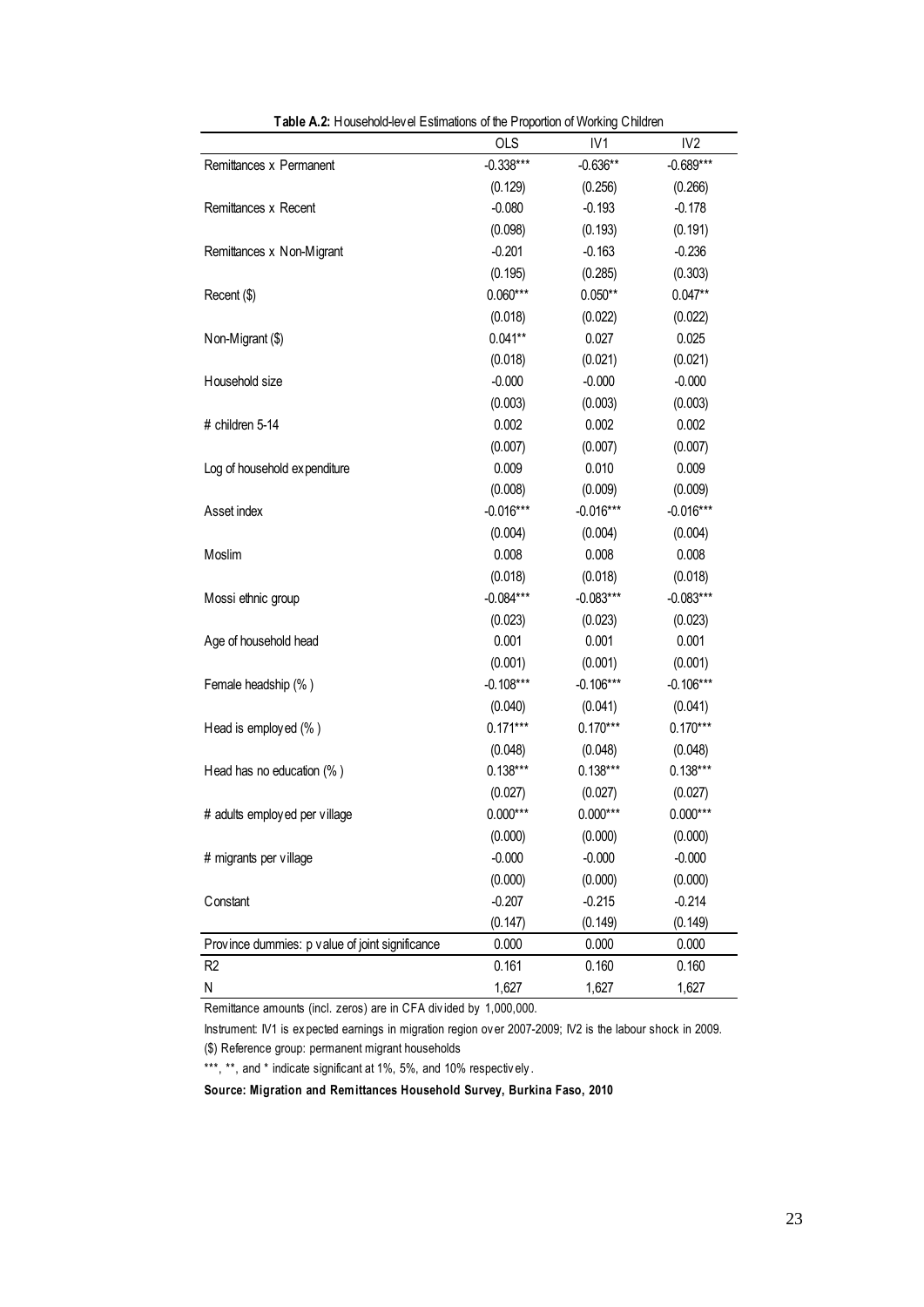## **Appendix B: Robustness Checks**

| Dep. variable: Propotion of children at |            | Exclusive of urban-to-rural and rural-to- |                 | Exclusive of domestic migration |                 |                 |  |  |  |
|-----------------------------------------|------------|-------------------------------------------|-----------------|---------------------------------|-----------------|-----------------|--|--|--|
| work in the household                   |            | urban migration                           |                 |                                 |                 |                 |  |  |  |
|                                         | <b>OLS</b> | IV <sub>1</sub>                           | IV <sub>2</sub> | <b>OLS</b>                      | IV <sub>1</sub> | IV <sub>2</sub> |  |  |  |
| Heterogenous remittance effects (a)     |            |                                           |                 |                                 |                 |                 |  |  |  |
| Remittances x Permanent                 | $-0.371**$ | $-0.832***$                               | $-0.828***$     | $-0.416**$                      | $-0.896***$     | $-0.963***$     |  |  |  |
|                                         | (0.158)    | (0.270)                                   | (0.284)         | (0.165)                         | (0.271)         | (0.291)         |  |  |  |
| Remittances x Recent                    | $-0.073$   | $-0.086$                                  | $-0.034$        | 0.019                           | 0.059           | 0.045           |  |  |  |
|                                         | (0.124)    | (0.236)                                   | (0.232)         | (0.137)                         | (0.253)         | (0.256)         |  |  |  |
| Remittances x Non-Migrant               | $-0.209$   | $-0.014$                                  | $-0.043$        | $-0.194$                        | 0.035           | 0.014           |  |  |  |
|                                         | (0.243)    | (0.313)                                   | (0.325)         | (0.260)                         | (0.312)         | (0.315)         |  |  |  |
| Group effect <sup>(\$)</sup>            |            |                                           |                 |                                 |                 |                 |  |  |  |
| Recent                                  | $0.065***$ | 0.042                                     | 0.039           | $0.059**$                       | 0.028           | 0.025           |  |  |  |
|                                         | (0.023)    | (0.028)                                   | (0.028)         | (0.027)                         | (0.033)         | (0.033)         |  |  |  |
| Non-Migrant                             | 0.026      | 0.001                                     | 0.001           | 0.014                           | $-0.017$        | $-0.021$        |  |  |  |
|                                         | (0.022)    | (0.025)                                   | (0.025)         | (0.025)                         | (0.028)         | (0.029)         |  |  |  |
| N                                       | 1,311      | 1,311                                     | 1,311           | 1,056                           | 1,056           | 1,056           |  |  |  |

All estimations control for household characteristics and prov ince effects. Remittance amounts are in CFA div ided by 1,000,000.

(a) Coefficients report the effect of remittance receipt (amounts, including zeros) on child labour. Instruments: IV1 is mean ex pected earnings ov er 2007-2009; IV2 is the labour shock in 2009.

(\$) Reference group: permanent migrant households

Instruments: IV1 is mean expected earnings over 2007-2009; IV2 is the labour shock in 2009.<br>\*\*\*, \*\*, and \* indicate significant at 1%, 5%, and 10% respectively.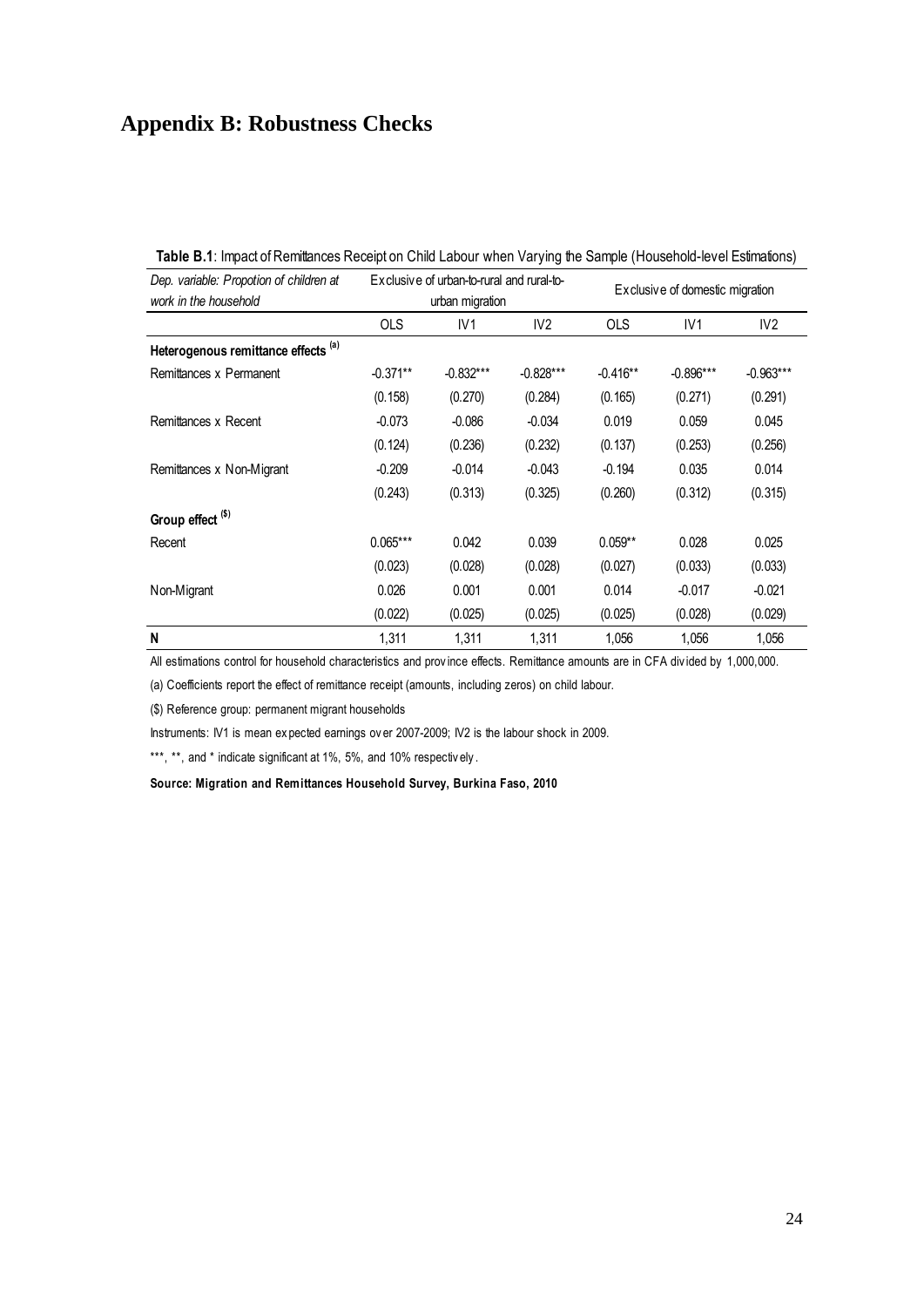| <b>TODIO DIE:</b> IMPORTATIVAMMANOSO I ROSSIPLON UNICI EGDOGI VOLYMIN I UNIMANOMITROSSILMINGI LI DUMNON (HOGGGNORI IDVOLEGIMORONIS) |            |                  |                 |            |                  |            |                  |             |                  |            |            |                  |            |            |           |
|-------------------------------------------------------------------------------------------------------------------------------------|------------|------------------|-----------------|------------|------------------|------------|------------------|-------------|------------------|------------|------------|------------------|------------|------------|-----------|
| Dep. variable: Propotion of children at<br>work in the household                                                                    |            | 3-year threshold |                 |            | 4-year threshold |            | 5-year threshold |             | 6-year threshold |            |            | 7-year threshold |            |            |           |
|                                                                                                                                     | <b>OLS</b> | IV1              | IV <sub>2</sub> | <b>OLS</b> | IV1              | IV2        | <b>OLS</b>       | IV1         | IV2              | <b>OLS</b> | IV1        | IV2              | <b>OLS</b> | IV1        | IV2       |
| Heterogenous remittance effects (a)                                                                                                 |            |                  |                 |            |                  |            |                  |             |                  |            |            |                  |            |            |           |
| Remittances x Permanent                                                                                                             | $-0.252**$ | $-0.472**$       | $-0.427*$       | $-0.224*$  | $-0.465*$        | $-0.410$   | $-0.254*$        | $-0.734***$ | $-0.702***$      | $-0.278*$  | $-0.624**$ | $-0.601**$       | $-0.228$   | $-0.579**$ | $-0.559*$ |
|                                                                                                                                     | (0.104)    | (0.239)          | (0.244)         | (0.116)    | (0.251)          | (0.259)    | (0.137)          | (0.258)     | (0.271)          | (0.145)    | (0.278)    | (0.293)          | (0.146)    | (0.283)    | (0.299)   |
| Remittances x Recent                                                                                                                | 0.124      | 0.028            | 0.061           | 0.019      | 0.058            | 0.079      | $-0.010$         | 0.036       | 0.056            | $-0.017$   | 0.125      | 0.159            | $-0.041$   | 0.227      | 0.263     |
|                                                                                                                                     | (0.121)    | (0.238)          | (0.241)         | (0.110)    | (0.219)          | (0.217)    | (0.101)          | (0.199)     | (0.198)          | (0.096)    | (0.216)    | (0.214)          | (0.095)    | (0.220)    | (0.217)   |
| Remittances x Non-Migrant                                                                                                           | $-0.215$   | $-0.172$         | $-0.243$        | $-0.216$   | $-0.176$         | $-0.247$   | $-0.216$         | $-0.186$    | $-0.258$         | $-0.216$   | $-0.176$   | $-0.246$         | $-0.216$   | $-0.179$   | $-0.250$  |
|                                                                                                                                     | (0.200)    | (0.296)          | (0.315)         | (0.201)    | (0.296)          | (0.315)    | (0.201)          | (0.294)     | (0.312)          | (0.201)    | (0.295)    | (0.313)          | (0.201)    | (0.296)    | (0.315)   |
| Group effect <sup>(\$)</sup>                                                                                                        |            |                  |                 |            |                  |            |                  |             |                  |            |            |                  |            |            |           |
| Recent                                                                                                                              | $0.082***$ | $0.078***$       | $0.078***$      | $0.084***$ | $0.071***$       | $0.072***$ | $0.082***$       | $0.057**$   | $0.057**$        | $0.083***$ | $0.064***$ | $0.063***$       | $0.086***$ | $0.050**$  | $0.049*$  |
|                                                                                                                                     | (0.018)    | (0.023)          | (0.023)         | (0.018)    | (0.023)          | (0.023)    | (0.019)          | (0.023)     | (0.023)          | (0.019)    | (0.024)    | (0.025)          | (0.018)    | (0.025)    | (0.026)   |
| Non-Migrant                                                                                                                         | $0.058***$ | $0.045**$        | $0.048**$       | $0.059***$ | $0.045**$        | $0.048**$  | $0.058***$       | 0.035       | $0.038*$         | $0.058***$ | $0.046**$  | $0.048**$        | $0.061***$ | $0.041*$   | $0.043*$  |
|                                                                                                                                     | (0.019)    | (0.020)          | (0.020)         | (0.019)    | (0.021)          | (0.021)    | (0.019)          | (0.022)     | (0.022)          | (0.019)    | (0.023)    | (0.023)          | (0.019)    | (0.024)    | (0.025)   |
| N                                                                                                                                   | 1,627      | 1,627            | 1,627           | 1,627      | 1,627            | 1,627      | 1,627            | 1,627       | 1,627            | 1,627      | 1,627      | 1,627            | 1,627      | 1,627      | 1,627     |

**Table B.2**: Impact of Remittances Receipt on Child Labour Varying "Permanent/Recent Migrant" Definition (Household-level Estimations)

INSTRIMITY INSTRIMITY INSTRIMITY INSTRIMITY IN A SALE INTERNATION CONTINUITY And Coefficients report the effect of remittance receipt (amounts, including zeros) on child labour.<br>
(\$) Reference group: permanent migrant hous All estimations control for household characteristics and prov ince effects. Remittance amounts are in CFA div ided by 1,000,000.

(a) Coefficients report the effect of remittance receipt (amounts, including zeros) on child labour.

(\$) Reference group: permanent migrant households

Instruments: IV1 is mean expected earnings over 2007-2009; IV2 is the labour shock in 2009.<br>\*\*\*, \*\*, and \* indicate significant at 1%, 5%, and 10% respectively.